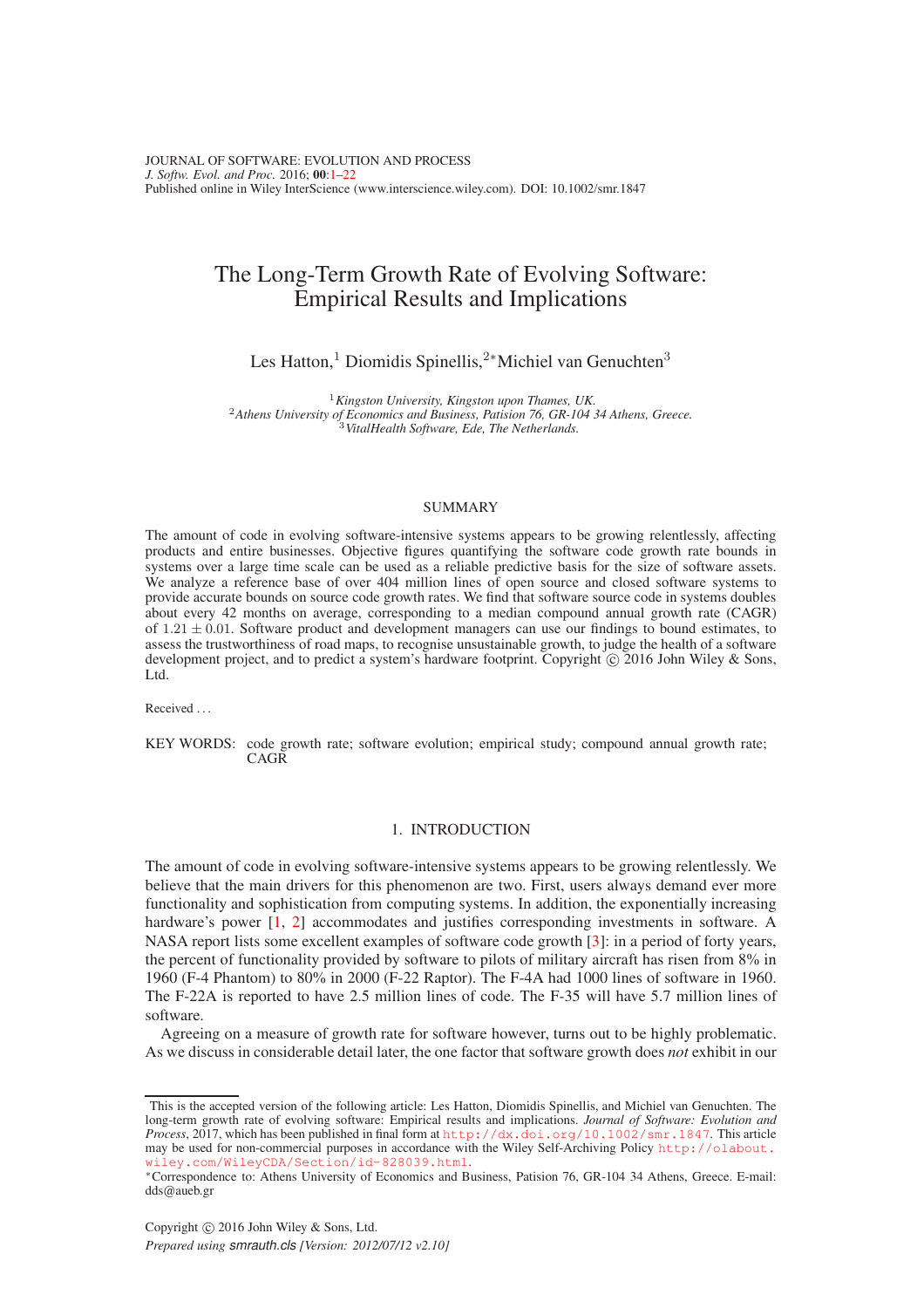studies is regularity. As a result we felt that a single parameter measure was the only thing that made real sense for the very disparate systems we analysed. Based on its pre-eminence in the financial world, where complex growth of equities and other assets matches the complexity we found in software systems, we chose the end-point CAGR, the compound annual growth rate over a period of time. This is defined as:-

$$
CAGR = \left(\frac{S}{S_0}\right)^{1/r} \tag{1}
$$

where  $S_0$  stands for the software size at the beginning of the period, S stands for the size at the period's end, and  $r$  is the number of years in between. Other choices are possible such as the slope of the best fit linear curve on a log(S) v. time graph, but we felt that the end-point CAGR had the following advantages.

- It is easy to calculate.
- It is a familiar concept from the world of financial systems; using a concept familiar to general management may help them appreciate issues associated with software growth.
- In an important sense, since we chose only systems of more than one years's revision history and with a minimum line of code count of 50,000 lines, it averaged out some of the refactoring (whereby total source might be considerably reduced) which we found in abundance. Refactoring is of course important in an engineering sense but, almost by definition, it is not anticipated by developers and it is merely noise when we are trying to estimate the actual growth of a source code asset.

When applied to the avionic systems above, flight software had a CAGR of 1.18 over a period of 53 years. Robotic space flights had a CAGR of 1.17 between 1975 (Viking, 5000 lines of code) and 2005 (MRO, 545 thousands lines of code). Manned space flight showed a somewhat higher CAGR between the Apollo in 1968 (8500 lines of code) and the International Space Station (1.5 million lines of code) with a CAGR of 1.28 over this period. As we will see, these are consistent with the results extracted for the open source collection analysed here.

Originally, the growth of software was only a cost issue for senior management to consider: more developers needed to be hired or subcontracted. Increasingly, however, software determines more and more of a product's or service's user experience and becomes central to business as a sellable item, with the involvement of marketing and sales. The computer industry experienced this in the 1990s, the mobile phone industry went through the transition from a hardware-dominated to a software-dominated industry in the past decade, and sectors such as the car industry and the healthcare industry are likely to follow soon [\[4\]](#page-20-3).

Parallels with Moore's law [\[1,](#page-20-0) [2\]](#page-20-1), which states that integrated circuit component density doubles every 24 months, are sometimes drawn with software [\[5,](#page-20-4) [6,](#page-20-5) [7\]](#page-20-6). Interestingly, if software could indeed double every 24 months, then a 1,000 line program in 1965 (big but not huge then) would be around a 20 billion line program by now, very much bigger than any single program today. Software code is clearly growing more slowly than Moore's law but it has so far been unclear what that growth rate actually is. Determining the growth rate is highly relevant since software nowadays plays a major role in most domains of human activity [\[8,](#page-20-7) [9\]](#page-20-8).

Based on the above, we limit the paper's scope to the establishment of the long-term statistical properties regarding the growth of evolving software. This goal purposefully excludes detailed qualitative or quantitative examination of topics such as: growing versus non-growing systems, phases of growth, types of growth, the correspondence between the type of a system and its growth, and the effect of implementation languages and platforms on growth. Although these are all worthy research topics, following them would detract us from our goal, which is to provide a single widely relevant figure regarding the compound aggregate growth of software code over a long time period.

This paper estimates software code growth rate based on an empirical analysis of some 404 million lines of code, from both open ( $\approx$  358 million lines from 1218 projects) and closed source products ( $\approx$  46 million lines from 9 projects). In the remainder of this paper we detail related work and empirical findings in the area of software growth (Section [2\)](#page-2-0); the methods used to obtain the primary data, extract software code growth time series, and perform statistical analysis on these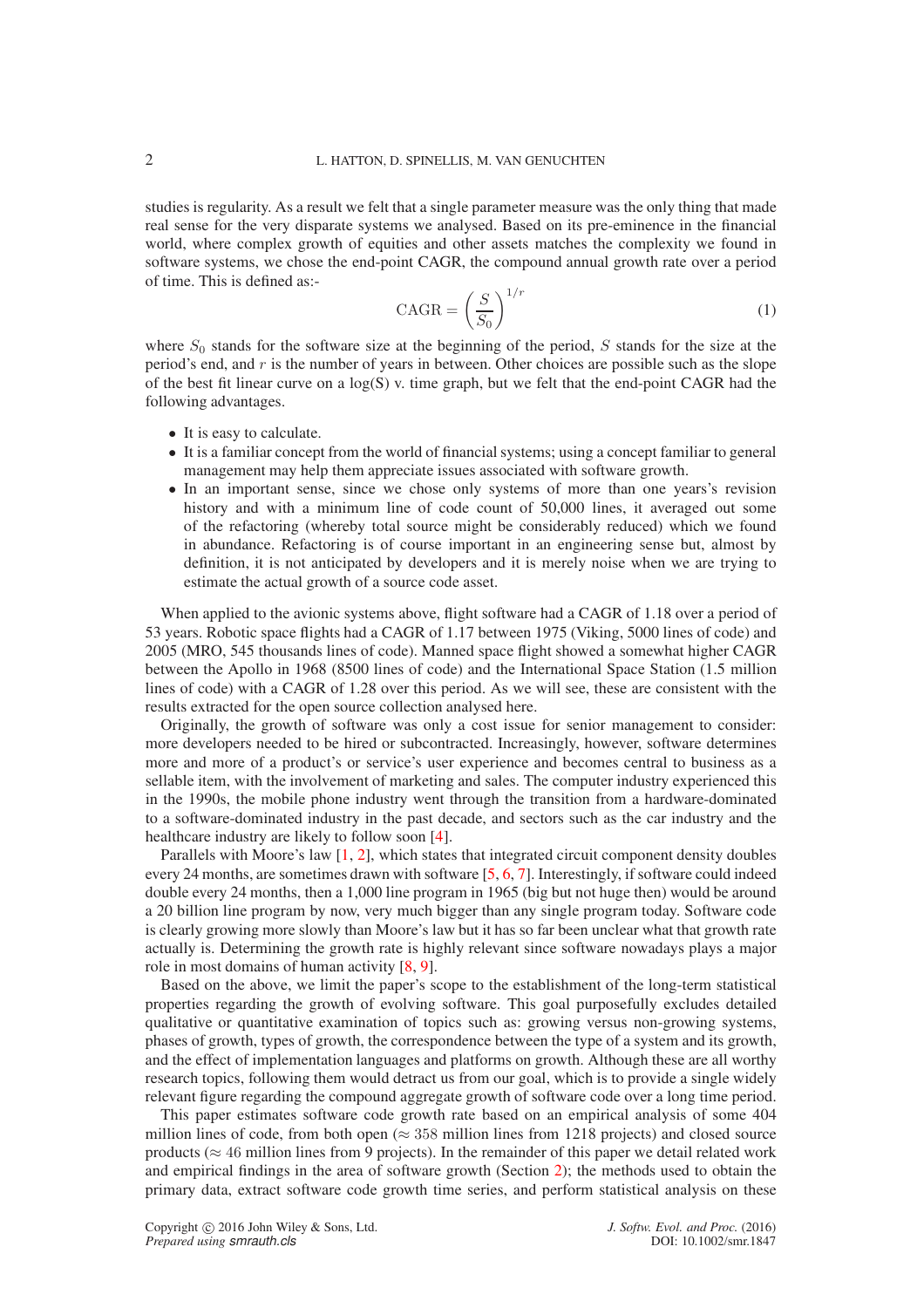<span id="page-2-1"></span>

Figure 1. Software growth over the series of NASA Mars missions.

series (Section [3\)](#page-4-0); the findings (Section [4\)](#page-14-0), and the application and implications of this study's findings for the management of software (Section [6\)](#page-17-0).

# 2. GROWTH OF SOFTWARE: A REVIEW OF THE LITERATURE

<span id="page-2-0"></span>The evolution and growth of software has been the subject of decades of research [\[10\]](#page-20-9). A central theoretical underpinning regarding software's evolution are Lehman's eponymous laws as initially stated [\[11\]](#page-20-10) and subsequently revised and extended [\[12,](#page-20-11) [13,](#page-20-12) [14\]](#page-20-13). This section will not expand on the topic, because a recent extensive survey of it [\[15\]](#page-20-14) provides an excellent historical overview, and discusses the current state of the art. Along similar lines, a number of important studies focus on the stages of software growth [\[16,](#page-20-15) [17\]](#page-20-16), as well as software aging [\[18\]](#page-20-17) or decay [\[19\]](#page-20-18). Our focus instead is on work providing empirical evidence of software code growth. Many of the publications focus on open source software, which makes a natural candidate for studies on growth due to the availability of its source code. Fewer studies cover the growth of proprietary software, for data in that domain is scarce. Kemerer and Slaughter [\[20\]](#page-20-19) discuss the difficulties associated with finding a good closed-source partner, who has the archives and data necessary, and who is willing to give researchers access to proprietary source code.

The lack of data regarding software code growth was one of the reasons given in the launch of a series of columns in *IEEE Software* in 2010 in which senior engineers and managers of diverse products were invited to describe the impact of software on their product as well as business. Companies that contributed a column were, among others, Honeywell, Hitachi, Microsoft, Oracle, Airbus, Shell Oil, Philips and Tomtom [\[21\]](#page-20-20).

Many organizations provided the size of the product at different moments in time, which allows calculating a growth rate of the software over a period. An example of such a graph showing the growth of the software in Mars missions from 1973 to 2015 [\[30\]](#page-20-21) is shown in Figure [1.](#page-2-1)

Table [I](#page-3-0) contains an overview of the size and end-point CAGR of software products as they were described in the Impact columns as well as other published studies. The table shows the name of the product and its supplier in the first column. The second column indicates the period over which the growth was measured. Column 3 provides the period's duration in years, Columns 4 and 5 state the size at the beginning and end of the period, measured in millions of lines of code. (The significant digits listed depend on the precision of the available data in the corresponding reference.) Column 6 calculates the end-point calculated compound annual growth rate. The data set concerns over 59 million lines of code (MLOC). Comparing the growth rates of the products described allowed the calculation of a median compound annual growth rate of 1.16 with some variability quantified in a significance test later.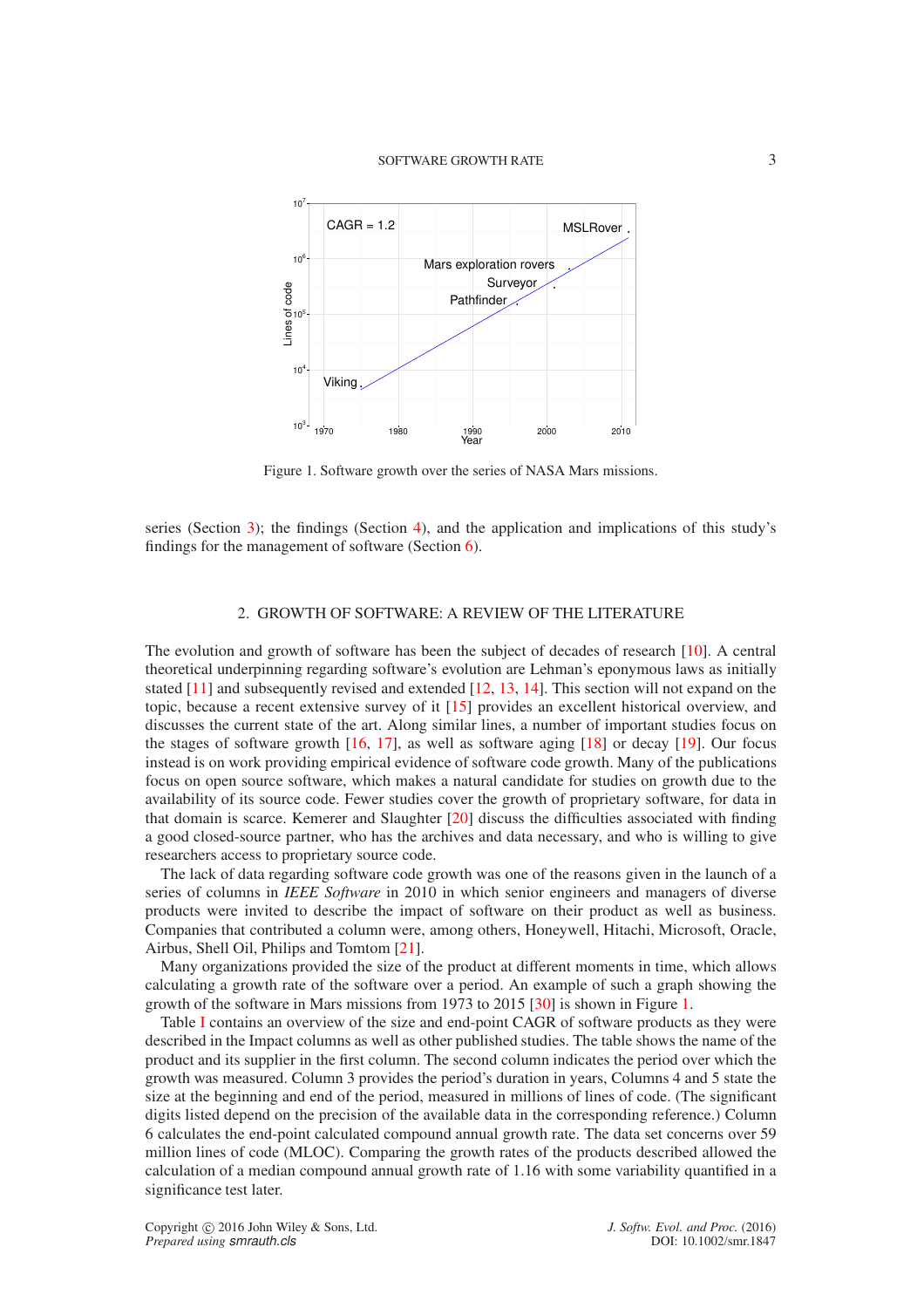<span id="page-3-0"></span>

|                                    |               | #              | <b>Start</b> | End         |      |                    |
|------------------------------------|---------------|----------------|--------------|-------------|------|--------------------|
| Product                            | Period        | Years          | <b>MLOC</b>  | <b>MLOC</b> | CAGR | Reference          |
| implementa-<br><b>BIND</b><br>(DNS | 2000-2009     | 9              | 0.17         | 0.32        | 1.07 | $[22]$             |
| tion)                              |               |                |              |             |      |                    |
| Oracle (Sun) Solaris               | 2000-2011     | 11             | 2.56         | 6.6         | 1.09 | $[23]$             |
| Honeywell flight manage-           | 1978-2010     | 32             | 0.05         | 1.          | 1.10 | $[24]$             |
| ment system                        |               |                |              |             |      |                    |
| Airbus A320                        | $2006 - 2011$ | 5              | 0.55         | 0.9         | 1.10 | $[25]$             |
| Airbus A380                        | 2004-2008     | $\overline{4}$ | 1.8          | 2.7         | 1.11 | $[25]$             |
| Shell oil exploration soft-        | 1993-2012     | 19             | 0.3          | 2.2         | 1.11 | $\lceil 26 \rceil$ |
| ware                               |               |                |              |             |      |                    |
| Philips magnetic resonance         | 2002-2010     | 8              | 3.5          | 9.5         | 1.13 | $\lceil 27 \rceil$ |
| scanner                            |               |                |              |             |      |                    |
| Robotic space missions             | 1975–2005     | 30             | 0.005        | 0.55        | 1.17 | $[3]$              |
| Software in military aircraft      | 1960-2013     | 53             | 0.001        | 5.70        | 1.18 | $[3]$              |
| Fuji Xerox copier                  | 1998-2008     | 10             | 2.           | 10.5        | 1.18 | $[28]$             |
| Tomtom navigation soft-            | 2004-2011     | 7              | 1.5          | 6.5         | 1.23 | $[29]$             |
| ware                               |               |                |              |             |      |                    |
| <b>JPL Mars Rover</b>              | 1982-2010     | 28             | 0.01         | 3.6         | 1.23 | $\lceil 30 \rceil$ |
| Manned space missions              | 1968-1989     | 21             | 0.009        | 1.50        | 1.28 | $[3]$              |
| Linux kernel                       | 1994-2008     | 14             | 0.1          | 4.9         | 1.32 | $\lceil 31 \rceil$ |
| Samba (CIFS networking             | 1993-2009     | 16             | 0.006        | 1.05        | 1.39 | $[22]$             |
| protocol)                          |               |                |              |             |      |                    |
| Linux kernel                       | 1994-1999     | 5              | 0.17         | 2.1         | 1.65 | $[32]$             |
| Total                              |               | 272            | 12.73        | 59.6        |      |                    |

Table I. Compounded average growth rate in large software systems.

The following paragraphs discuss in more detail existing empirical work on software code growth. The selection of papers is based on their relevance to our study, namely their topic or the use of comparable methods or data. For each paper a summary in a few lines will be provided, as well as an overview of the empirical data that is presented in it.

Godfrey and Tu [\[32\]](#page-21-1), in an early study of the Linux kernel's growth, showed that for several years its size was growing at a super-linear rate. The authors explained the fact by arguing that the linear growth of several subsystems can lead to the super-linear growth of their aggregation. A later study of the Linux kernel growth [\[31\]](#page-21-0) investigated 800 versions of Linux over a period of 14 years. The authors found that "the average complexity per function, and the distribution of complexities of the different functions, are improving with time." The study contains size data for Linux from 1994 to 2008. The growth of the Linux kernel is also studied independently in this paper.

Details regarding the growth of software over several decades can be found in the NASA study on flight software complexity report [\[3\]](#page-20-2). According to this report, "In 2007 the NASA Office of Chief Engineer (OCE) commissioned a multi-center study to bring forth technical and managerial strategies to address risks associated with the growth in size and complexity of flight software (FSW) in NASA's space missions." Section 3 of the study's report (pp. 26–33) discusses software growth in flight software providing the figures presented in this paper's Introduction. The NASA study contains data that allows the calculation of CAGR for manned space, unmanned space, and software in military aircraft. The data are included in Table [I.](#page-3-0)

Neamtiu and his colleagues [\[22\]](#page-20-22) run an empirical study of the software evolution process over the lifetime of nine open-source projects. The analysis covered 705 official releases and a combined 108 years of evolution. The paper contains data that allows the calculation of CAGR for nine open source projects. The data associated with large systems are also included in Table [I.](#page-3-0)

An in-depth study into the size and structure of the directories of the Arla system over 5 years and 62 releases [\[33\]](#page-21-2) followed the growth of various measures over time. These measures included LOC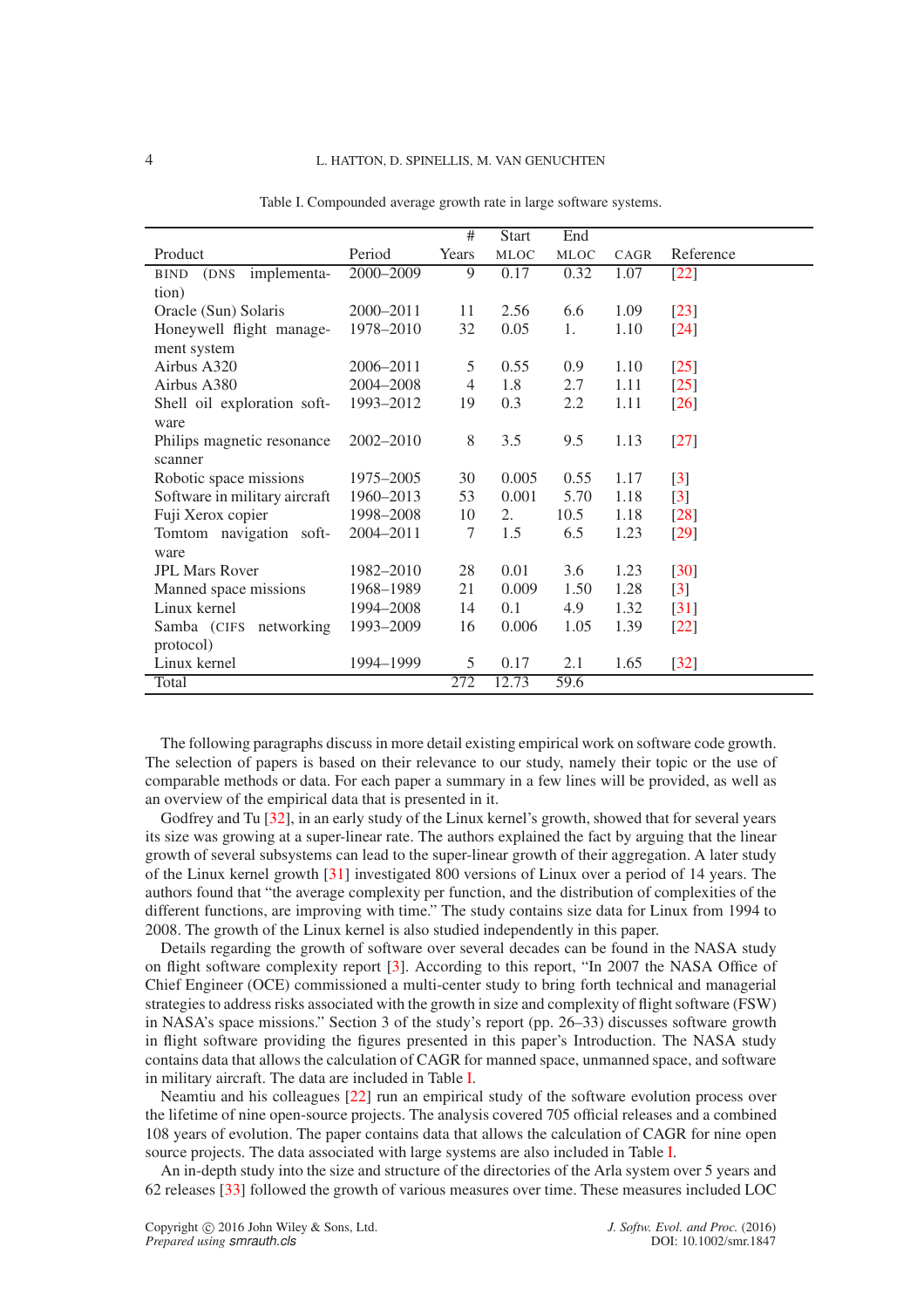(lines of code), SLOC (source lines of code—non-comment and non-blank), kB of object code, number of files and folders. The authors found a close similarity among growth patterns in terms of LOC, SLOC and kB. The Arla project grew from 40 kLOC (thousand lines of code) to 109 kLOC over 5 years giving a CAGR over this period of 1.22.

An earlier study [\[34\]](#page-21-3) investigated whether open-source software systems grow more quickly than proprietary ones, but did not find evidence to support this hypothesis. The study found that the project growth is similar for all the projects in the analysis, indicating that other factors may limit growth. The data provided did not allow the calculation of the CAGR of the examined projects.

Capiluppi [\[10\]](#page-20-9) tracked the size of nine open source projects over a period of time. The unit of measurement was kilobytes of object code. The author reported a constant growing size over time. The data provided was object code size, rather than LOC data that would allow the calculation of CAGR in the way it is defined in this paper.

Pei-Breivold and her colleagues [\[35\]](#page-21-4) wrote a literature review on software evolution in open source systems. Papers up to 2009 were included and 41 were studied in detail. The main conclusions were that diverse metrics were being used, and few papers focused on the economic perspective. Eight out of the 41 studies provided the size in lines of code (LOC) in one shape or form. The paper does not present the LOC data that would allow the calculation of the software's CAGR.

A comparison between source LOCs and number of files as size metrics for software evolution analysis [\[36\]](#page-21-5) concluded that the number of SLOCs is a metric as good as the number of files for software evolution analysis, based on a large sample of open source software. Examples of a nonsublinear growth pattern were given. Size is not provided at multiple moments in time, although authors calculate growth rates.

Koch [\[37\]](#page-21-6) analyzed a total of over 6000 Sourceforge projects. Over 600 MLOC were added to the projects over the period investigated. According to the author, "the most interesting fact is that while in the mean the growth rate is linear or decreasing over time according to the laws of software evolution, a significant percentage of projects is able to sustain super-linear growth." The size data are not provided in the paper.

Unfortunately, the available empirical data were not enough to provide statistical robustness, so as a next step we examined the possibility of analyzing a large open source software corpus. Through its widespread adoption, open source software is affecting the software industry, science, engineering, research, teaching, the developing countries, and society at large [\[38\]](#page-21-7). A rather less obvious but no less important benefit of open source software is the availability of enormous amounts of source code and process data that can be used for study and experimentation. Including open source software in our study allowed us to expand the empirical base regarding software source code growth to 404 million lines of code.

# 3. METHODS

<span id="page-4-0"></span>This paper's conceptual, operational, and quantitative model can be framed as follows [\[39\]](#page-21-8). The object of this study (**goal**) is to *characterize software code growth in a form that is useful to software product and development managers, in the context of medium to large software projects*.

<span id="page-4-1"></span>Based on this goal the following **questions** are established.

<span id="page-4-2"></span>**Q1.** How quickly does software code grow in terms of CAGR?

<span id="page-4-3"></span>**Q2.** What is the variability and distribution of CAGR across diverse software systems?

**Q3.** Is it *realistic* to expect faster rates of growth? (This it not a technology question; it is a matter of statistical inference from existing practice.)

<span id="page-4-4"></span>**Q4.** Do open and closed source systems grow at significantly different rates?

Finally, the **metrics** that can be used to answer these questions are the following.

**M1.** Project, Date, and lines of code time series (**[Q1](#page-4-1)**)

**M2.** Compound annualized growth rate (**[Q2](#page-4-2)**–**[Q3](#page-4-3)**–**[Q4](#page-4-4)**)

**M3.** 95% confidence intervals in the growth rate (**[Q2](#page-4-2)**–**[Q3](#page-4-3)**)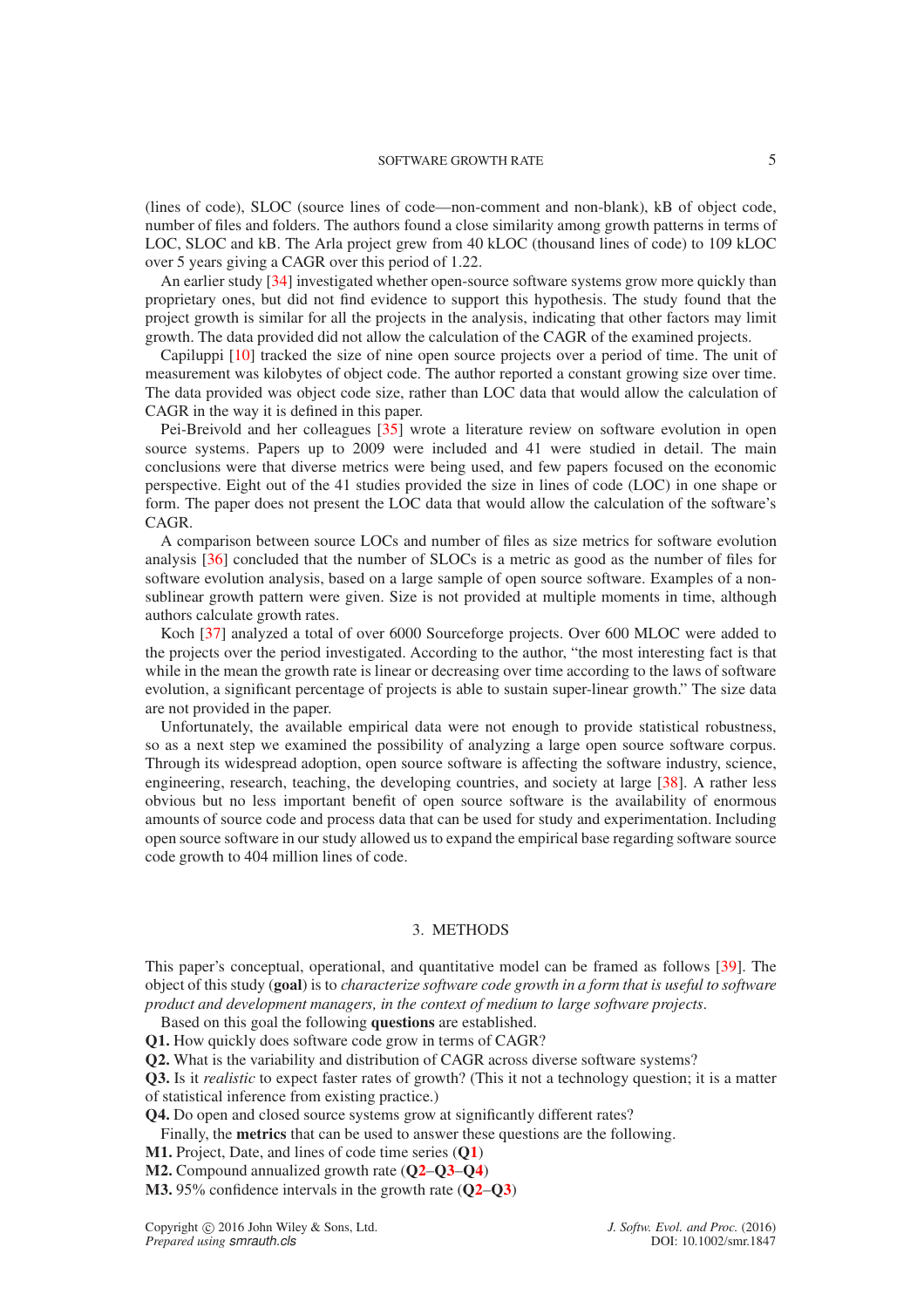# 6 L. HATTON, D. SPINELLIS, M. VAN GENUCHTEN

### *3.1. Reproducibility*

The methods described in this section are provided in full along with the paper and the complete means to reproduce the results quoted, following published recommendations [\[40\]](#page-21-9). The raw data obtained from this study's repository analysis, the source code for the tools used to obtain and process it, and the R programs used for the statistical analysis are available online.<sup>[†](#page-5-0)</sup>

### *3.2. Data Provenance*

An overview of the systems studied appears in Table [II.](#page-6-0)

Each row of the table contains the following details:

- a short name identifying the project (or set of projects);
- the source of the data in the form of a URL or a textual description (unless otherwise noted, under the HTTP or HTTPS protocol);
- the version control system used by the project: BZR for Bazaar [\[41\]](#page-21-10), Git [\[42\]](#page-21-11), *Hg* for Mercurial [\[43\]](#page-21-12), RCS [\[44\]](#page-21-13), or *svn* for Subversion [\[45\]](#page-21-14);
- the number of projects falling under the umbrella of a larger project or organization;
- the number of time-series points examined (typically at a rate of one point per month); and
- the number of source code lines of code, in thousands.

The study contains data both from proprietary and open source software systems. The data from proprietary systems (those with the word "Impact" or a dash in the table's "data source" column) come mainly from systems examined in the *IEEE Software* "Impact" columns [\[46\]](#page-21-15), as well as systems to which the authors had access through personal involvement. Open source systems were studied as a union of nine extra large projects listed in a paper on software growth [\[47\]](#page-21-16), ten projects listed in a study of code churn [\[48\]](#page-21-17), as well as well-known projects selected among popular "forked" repositories<sup>[‡](#page-5-1)</sup> and repository "mirrors"<sup>[§](#page-5-2)</sup> listed on the GitHub.com web site, those hosted on Launchpad source code hosting site,<sup>1</sup> and those using the Mercurial version control system.<sup>||</sup> Although the exhaustive rather than sampled nature of the sources used to select the open source software systems together with the very large amount of source code analysed do not guarantee a representative view of large open source software systems, they make a reasonable claim for it. Obviously, it cannot be claimed that the data concerning proprietary systems are comparably representative of their population in a statistical sense because the total amount analysed was so much smaller. However, it was still possible to perform an approximate significance test as described.

In order to examine a project's contents at successive time points, a local version of each project's repository was created, an exercise similar to an earlier one [\[49\]](#page-21-18). This allowed us to check out a version of the project at a specific time point, without incurring the delay and network bandwidth expense of fetching the code from a distant repository. Fortunately, all distributed version control systems [\[50\]](#page-21-19) offer the ability to create a local mirror of a repository; this is an essential requirement for working without a central control point. Commands, such as bzr branch, git clone, and hg clone were used to create a complete local copy of each remotely-hosted repository. For projects using the Subversion system for version control, either used the *rsync* or the *svnsync* command and associated protocol were used to copy the remote repository's files into a local readonly instance of the remote repository. In total, over the three month long data collection period, 124GB of open source repository data were collected.

Some of the projects listed in Table [II](#page-6-0) are umbrella projects, hosting many (e.g. 1,423 in the case of GNOME) independently developed sub-projects. These can be readily identified in the Table, because they have more than one project associated with them. The corresponding repositories were

<sup>†</sup> <https://github.com/dspinellis/CAGR>

<span id="page-5-0"></span><sup>‡</sup><https://github.com/repositories>

<span id="page-5-1"></span><sup>§</sup><https://github.com/mirrors/>

<span id="page-5-2"></span><sup>¶</sup><https://code.launchpad.net/projects>

<span id="page-5-4"></span><span id="page-5-3"></span><sup>k</sup><http://mercurial.selenic.com/wiki/ProjectsUsingMercurial>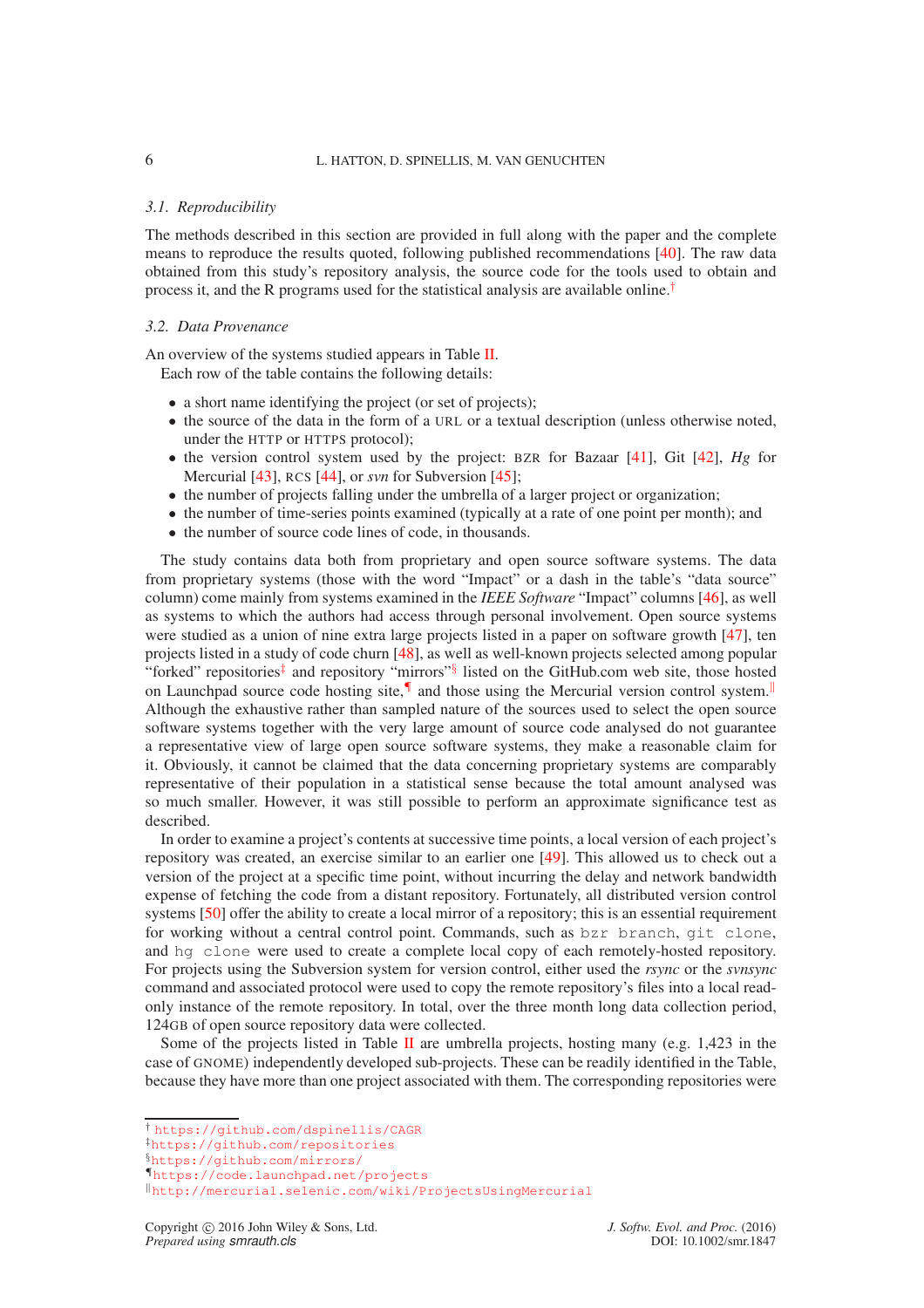<span id="page-6-0"></span>

| Project         | <b>Data Source</b>               | $\overline{\text{VCS}}$ | #prj         | #points | kLOC    |
|-----------------|----------------------------------|-------------------------|--------------|---------|---------|
| Apache          | git.apache.org/                  | Git                     | 562          | 47,749  | 106,420 |
| Asterisk        | lp:asterisk                      | bzr                     | 1            | 196     | 1,072   |
| <b>Blender</b>  | lp:blender                       | bzr                     | 1            | 160     | 2,360   |
| C Python        | hg.python.org/cpython            | Hg                      | 1            | 306     | 969     |
| Django          | github.com/django/django         | Git                     | 1            | 127     | 317     |
| Drupal          | git.drupal.org/project/drupal.   | Git                     | 1            | 189     | 1,184   |
|                 | git                              |                         |              |         |         |
| Eclipse         | qit.eclipse.org/c/               | Git                     | 780          | 57,246  | 116,147 |
| GCC             | github.com/mirrors/gcc.git       | Git                     | 1            | 327     | 8,452   |
| <b>GIMP</b>     |                                  | $\ast$                  | 1            | 13      | 903     |
| Git             | github.com/git/git               | Git                     | 1            | 130     | 413     |
| GitHub          | github.com/search?o=desc&        | $\ast$                  | 23           | 1,281   | 2,790   |
|                 | p=1&q=stars%3A%3E1&s=stars&      |                         |              |         |         |
|                 | type=Repositories                |                         |              |         |         |
| <b>GNOME</b>    | git.gnome.org/browse/            | Git                     | 1,315        | 188,102 | 33,873  |
| <b>GNU</b>      | git.savannah.gnu.org/gitweb/     | Git                     | 787          | 86,259  | 41,271  |
| <b>GNU</b>      | rsync://svn.savannah.gnu.org/    | svn                     | 119          | 11,635  | 14,476  |
| Gundalf         |                                  | <b>RCS</b>              | 1            | 362     | 41      |
| Inkscape        | lp:inkscape                      | bzr                     | 1            | 121     | 712     |
| <b>KDE</b>      | code.ohloh.net/file              | Git                     | 694          | 64,334  | 58,925  |
| Linux           | archive.org/details/             | Git                     | 1            | 293     | 6,225   |
|                 | git-history-of-linux             |                         |              |         |         |
| Master          |                                  | Git                     | 1            | 248     | 420     |
| MongoDB         | github.com/mongodb/mongo         | Git                     | $\mathbf{1}$ | 100     | 3,073   |
| Mozilla         | github.com/mozilla/gecko-dev.git | Git                     | 1            | 215     | 15,219  |
| <b>MySQL</b>    | lp:mysql-server                  | bzr                     | 1            | 187     | 3,509   |
| <b>NetBeans</b> | hg.netbeans.org/main             | Hg                      | 1            | 205     | 10,932  |
| NodeJS          | github.com/joyent/node           | Git                     | 1            | 84      | 3,732   |
| Open Office     | bitbucket.org/mst/ooo340         | Hg                      | 1            | 185     | 9,631   |
| Perl            | github.com/mirrors/perl.git      | Git                     | 1            | 338     | 935     |
| PHP             | github.com/php/php-src.git       | Git                     | 1            | 202     | 2,602   |
| PostgreSQL      | git://git.postgresql.org/git/    | Git                     | 1            | 235     | 1,252   |
|                 | postgresql.git                   |                         |              |         |         |
| R Project       | lp:r-project                     | bzr                     | 1            | 221     | 401     |
| Ruby            | lp:ruby                          | bzr                     | 1            | 217     | 1,236   |
| Ruby on Rails   | github.com/rails/rails           | Git                     | $\mathbf{1}$ | 135     | 289     |
| Safer C         |                                  | RCS                     | 1            | 27      | 83      |
| Sourceware      | sourceware.org/git/              | Git                     | 16           | 2,414   | 10,710  |
| Spring          | github.com/SpringSource/         | Git                     | 1            | 91      | 986     |
|                 | spring-framework                 |                         |              |         |         |
| Symfony         | github.com/symfony/symfony       | Git                     | 1            | 73      | 291     |
| Unix kernel     | github.com/dspinellis/           | *                       | 1            | 548     | 18,005  |
|                 | unix-history-repo.git            |                         |              |         |         |
| WildFly         | github.com/wildfly/wildfly       | Git                     | 1            | 69      | 759     |
| <b>WINE</b>     | github.com/mirrors/wine.git      | Git                     | 1            | 272     | 3,706   |
| Total           |                                  |                         | 4,326        | 464,896 | 484,321 |

automatically identified on the project's web pages and then cloned through custom-written shell scripts, such as the one in Listing [1,](#page-7-0) which was used for cloning the Eclipse repositories. Note that the umbrella project as a whole was used during later statistical analysis however, for efficiency.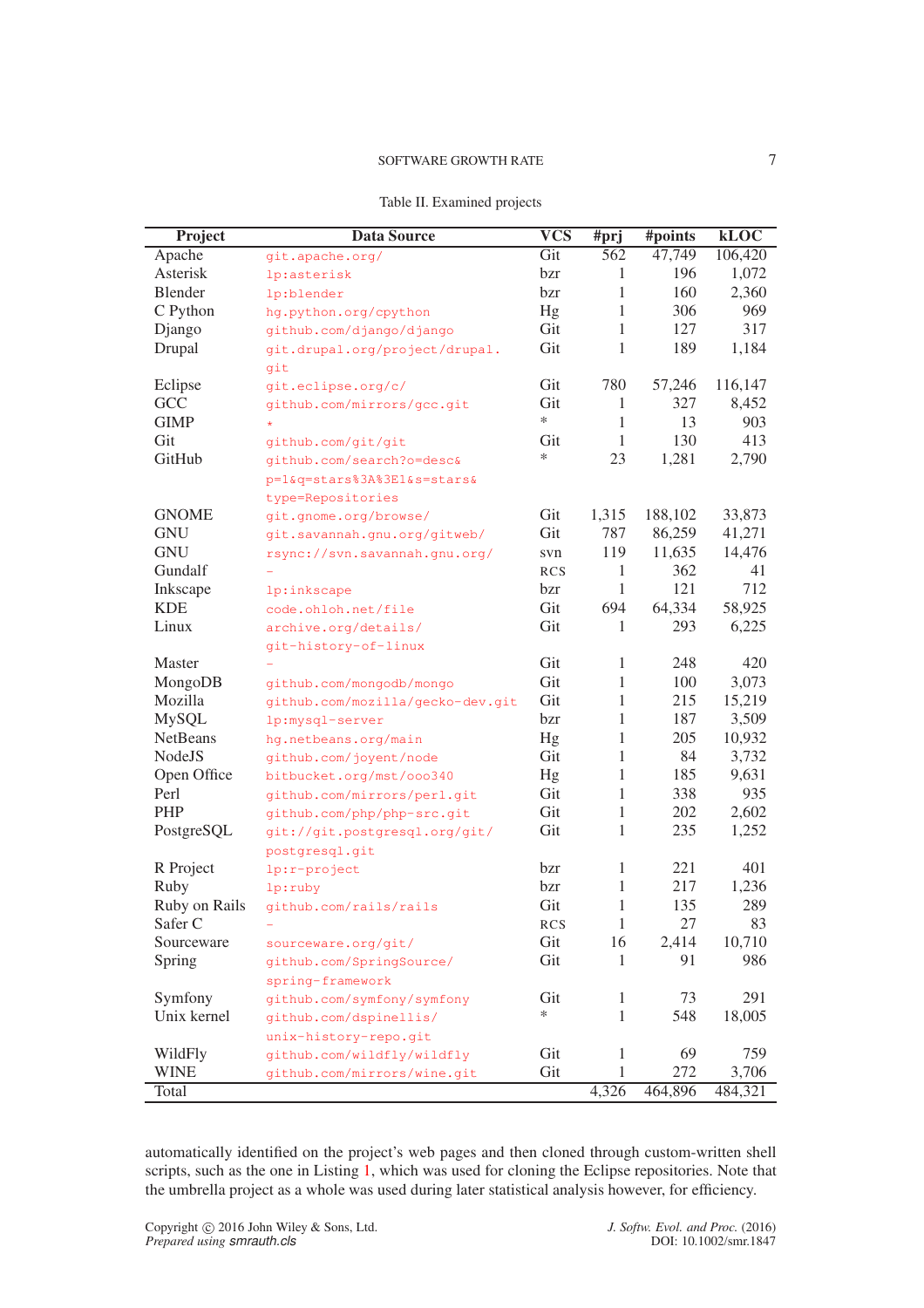# **Listing 1: Code to download all Eclipse projects.**

```
perl -e 'for ($i = 0; $i < 1000; $i +50) {
print " http :// git . eclipse . org/c/? of s = \frac{1}{n}"
  }' |
while read url
do
  curl "$url" |
sed −n "/ sublevel−repo/\
s \vert \cdot \rangle href ='/c /\([^']*\)'.*|\
     git :// git . eclipse . org/ gitroot \wedge1|p" |
  xargs −n 1 git clone
done
```
Data for a few of the open source projects (marked with \* in the "data source" column) were collected manually. Specifically, data for GIMP were collected by analyzing numerous snapshots of the project's source code distributions. A Git repository for Linux was constructed by cloning a historic version of the Linux kernel repository obtained from the internet Archive,[∗∗](#page-7-1) and then updating it with all recent changes using the git pull command. Finally, the data for the Unix kernel were collected by measuring the code through snapshots and version control data for a particular Unix evolution branch.

### *3.3. Repository Mining*

Most modern projects and version control systems offer means to recreate a complete copy of a project's repository, which can then be used to obtain historical data with precision and accuracy. Extracting a time series of software size measurements from repositories requires a) a way to iterate over snapshots of the software at specific points of time, and, b) a method to measure the software size of that snapshot.

The start date used for each project was established by iterating over its snapshots and manually reading the project's commit log through its version control system. Each commit is associated with a date; the earliest one was typically the date that was used for starting the iteration. In some cases it was noted that an early commit marked an incomplete transition from an previous version control system or an era where no such system was in use. Such cases were characterized through rapid large addition of code in the project on some future date. In these cases the start date was adjusted to coincide with a date after all imported code was available within the version control system.

An iteration through a software system's snapshots measured a snapshot twelve times each year. It was decided to avoid measuring the code at the same date each month, for the irregularities of the Gregorian calendar [\[51\]](#page-21-20) would cause the measurements to occur at varying intervals. Instead,  $S = 365.25 \times 24 \times 60 \times 60$  was calculated as the number of seconds in a year, and  $I = S/12$  was used as an increment to move from one measurement date to the next. All date calculations were performed by adopting the Unix convention of expressing time as seconds elapsed from 1970-01-01, and using the Unix *date* program for converting time points calculated in seconds into a Gregorian calendar date passed to the version control system.

Measuring the size of software is a difficult task, and the choice of the method can be controversial. It was decided to use as the metric physical lines [\[52\]](#page-21-21) contained in source code files. A line is defined as a sequence ending with a line-feed character (ASCII LF—decimal character 10); this definition includes in the measure both executable statements and non-executable ones, such as comments and empty lines. The files containing source code (rather than compiled libraries, icons, documentation, translations, videos, and so on) were determined based on their extension (suffix).

<span id="page-7-1"></span><sup>∗∗</sup><http://archive.org/details/git-history-of-linux>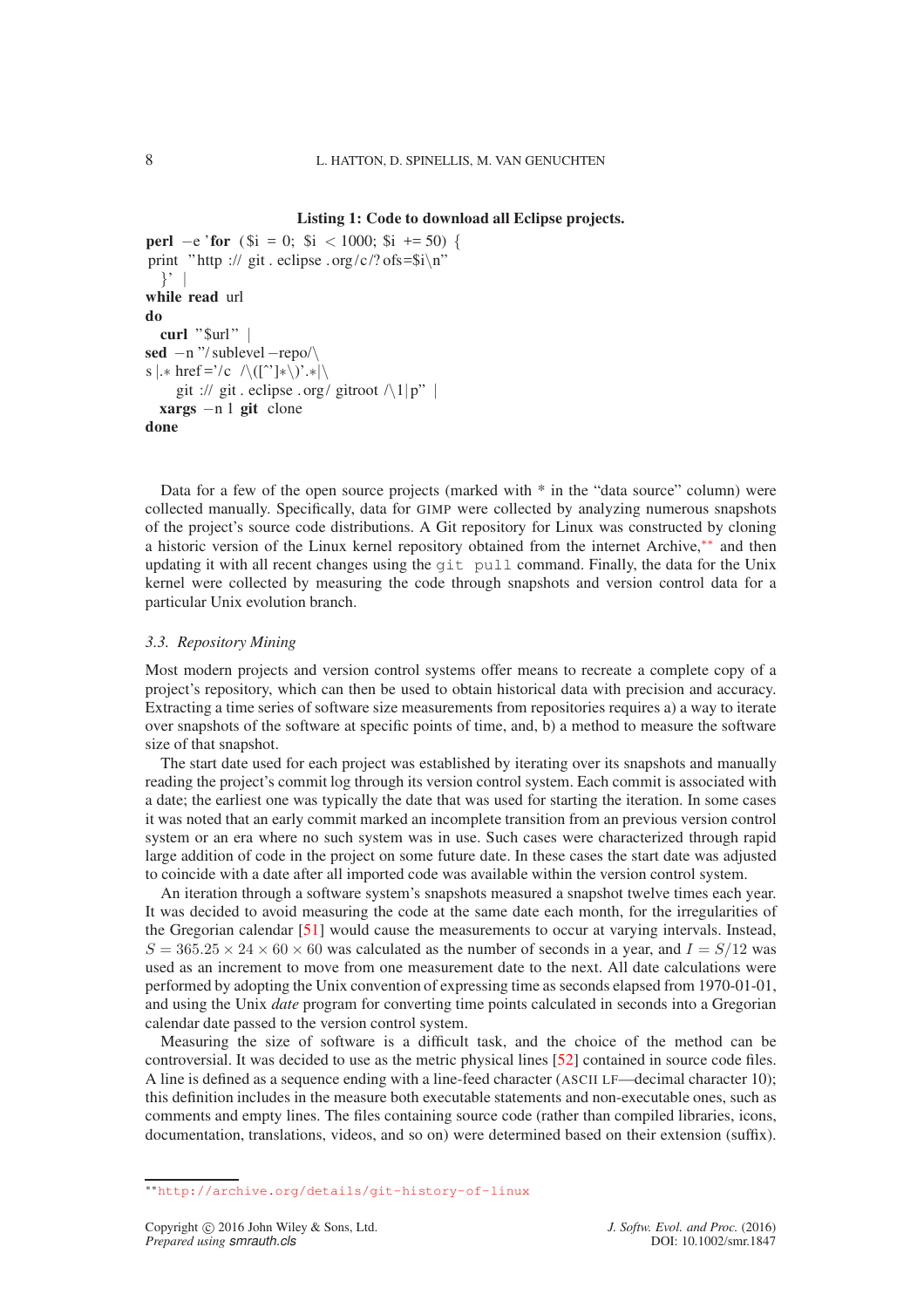<span id="page-8-0"></span>

| Suffix(es)                               | Content                         |
|------------------------------------------|---------------------------------|
| ada                                      | Ada                             |
| as, asm, s, S                            | Assembly                        |
| $c, C, cc, cpp, cxx, h, hh, hpp, hxx, i$ | $C$ or $C++$                    |
| $\mathbf{c}\mathbf{s}$                   | C#                              |
| e                                        | Eiffel                          |
| el, lsp                                  | Lisp                            |
| F, F90                                   | Fortran                         |
| g                                        | <b>ANTLR</b>                    |
| go                                       | Go                              |
| groovy                                   | Groovy                          |
| idl                                      | Interface description language  |
| java                                     | Java                            |
| js                                       | JavaScript                      |
| lua                                      | Lua                             |
| m                                        | Matlab, GNU Octave, Objective C |
| m <sub>4</sub>                           | M4 macro                        |
| php, phpt                                | <b>PHP</b>                      |
| pl, pm                                   | Perl                            |
| q                                        | Apache Hive query               |
| rb                                       | Ruby                            |
| scala                                    | Scala                           |
| sh                                       | Unix Bourne shell               |
| sql                                      | SQL                             |
| vala                                     | Vala                            |
| у                                        | Yacc or Bison                   |

Table III. File Suffixes Used for Determining Source Code Files

The suffices used (see Table [III\)](#page-8-0) were determined by counting the number of lines of all text files and manually examining the entries ranked by line count at the top 2% range to see which suffixes corresponded to source code. The entry with the least number of lines comprised about 0.02% of the total text line count. The identification of whether a file was a text file or a binary one was performed by using the Unix *file* utility program. This utilizes several heuristics to determine a file's type, such as its first bytes (forming the so-called *magic number*) and the relative composition of characters within the file.

The measure used excludes binary and non-source code files. These are often third party libraries and tools included as compiled elements, files stored in a proprietary format, as well as graphic and sound resources. Some of them, such as icons or images used for a program's GUI, are clearly related to the effort required to develop the software and should be measured as part of it. Others, such as third party libraries, are irrelevant and should be excluded. However, in both cases the number of lines contained in a binary file is not an appropriate measure of its size, and for this reason it was decided to exclude binary files from the study's measurements. Non-source code text files were excluded, because these are often stored in formats, such as XML, where the line count metric is less relevant. Furthermore, many such files, such as input and output for regression tests, are generated by other tools, and therefore their size is not directly related to the software development effort.

Automatically-generated source code files are unlikely to affect the presented measurements. It is generally rare to include automatically-generated source code files in the version control repository. The rationale for this practice is to avoid tainting the project's revision history with massive auto-generated changes. Moreover, our measurement process did not involve the generation of automatically-generated source code files.

Based on the above, the shell script code for calculating the number of lines of a snapshot at a specific time point can be seen in Listing [2.](#page-9-0) In order to avoid the possibility of tainting the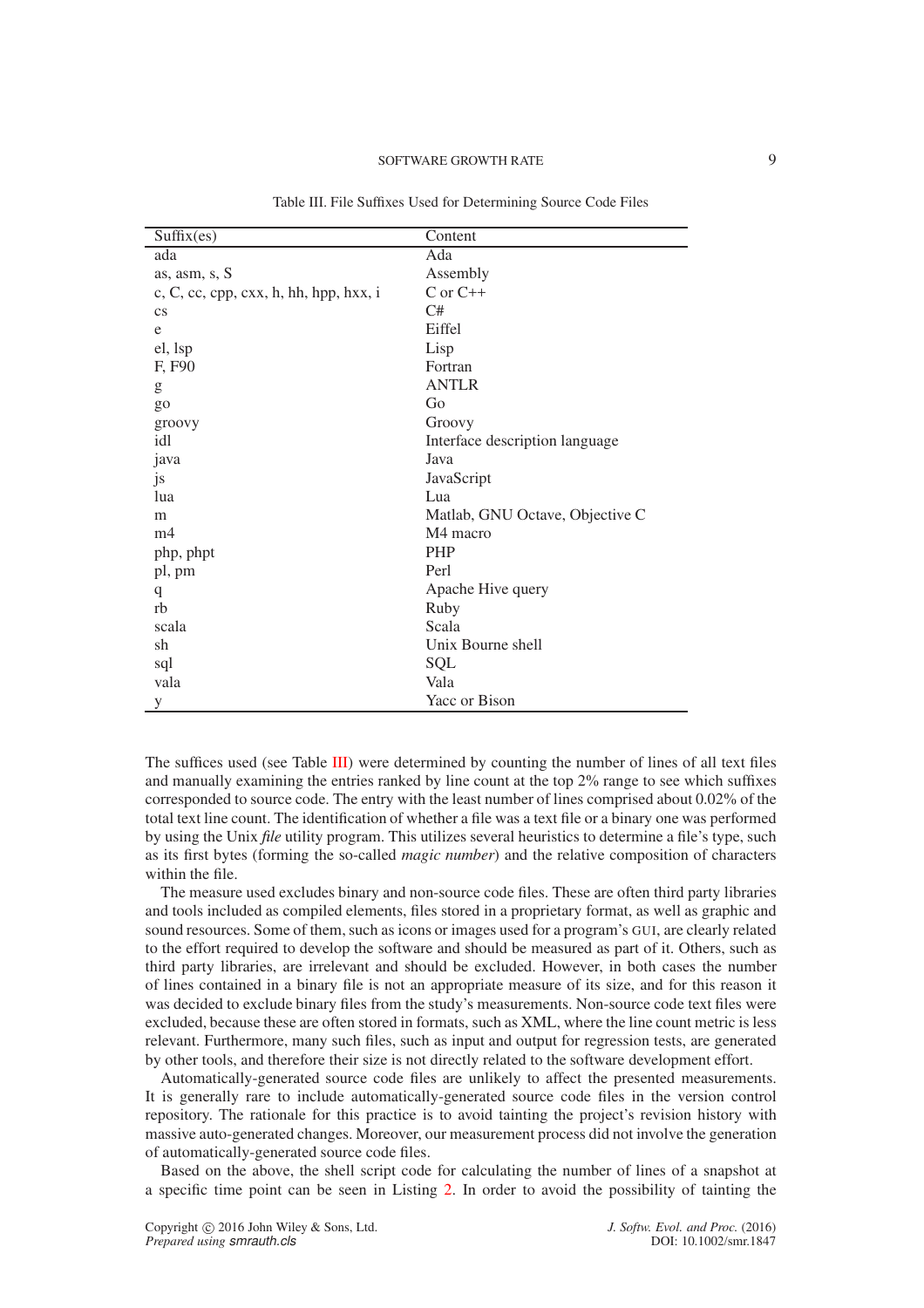<span id="page-9-0"></span>**Listing 2: Measuring lines of code. echo** −n "\$YMD," *# Date of time series* **find** \$DIR −**type** f | *# Find all files* **fgrep** −v . **git** | *# Exclude VCS directory # Include only source code files* egrep '\.( ada|as|asm|c|C|cc|cpp|cs|cxx|d|e| el |F|F90|g|go|groovy| h|hh|hpp|hxx|i | idl | java | js | lsp | lua | m|m4|php|phpt|pl|pm|py|q|rb | s  $|S|$  scala  $|sh|$  sql  $|vala|y$ \$'  $|$ **tr**  $\langle \n\cdot \rangle$  |  $\langle \cdot \cdot \rangle$  |  $\langle \cdot \rangle$  # Handle spaces in file names **xargs** −0 **cat** | *# Concatenate all files* **wc** −l *# Measure their lines*

measurement results between diverse version control systems or on varying execution platforms through accidental differences in the measurement code, the same measurement script supports through parameterization all the version control systems used by the code that was collected (Bazaar, Git, Mercurial, RCS, and Subversion), as well as its execution under Cygwin, FreeBSD, Linux, and Mac OS X<sup>1</sup>

### *3.4. Statistical Methods*

Faced with such a large code base with which to experiment, the statistical analysis of the data started with exploratory data analysis to establish the basic properties of the underlying data set to understand the nature of growth. This was followed by a formal analysis based on robust statistical measures.

*3.4.1. Exploratory Data Analysis* The data were first aggregated into a comma-separated-values (CSV) file for each recognisable project with records in the format:-

YYYY-MM-DD, size in SLOC

After previously reported experience with a very small number of datasets [\[53\]](#page-21-22), we had decided to characterise growth by using compound annualised growth rate (CAGR) using end-points. This is a non-trivial assumption and deserves some detailed justification.

Since it was not known what to expect initially, and to test the source code extraction, EDA techniques were used [\[54\]](#page-21-23), simply to explore the data. Each of the 2,118 projects in the analysed data set was plotted both linearly and logarithmically and simply browsed to get a feel of how software code grows across this vast quantity of data. Figure [2](#page-10-0) illustrates some of the extraordinary variety of observed types. These give fascinating insights into the progress of software projects in themselves given how simple they are to extract and display. The overall impression is that software growth data in source code repositories as studied here often defies simple categorisation.

There is already a significant amount of literature devoted to identifying and explaining linearity, sub- and super-linearity, ripples, rest periods and other more exotic growth types in software; see a published comparison [\[36\]](#page-21-5) and the references listed in Section [2.](#page-2-0) However, there is no naturally compelling candidate model for growth as a whole, as becomes obvious when browsing through the many kinds of growth observed in this study. Indeed there is a bewildering array of bursts, retreats, oscillations, periods of inexplicable activity and the like. In association with this, software systems may or may not deploy re-use in its many forms at different stages of their life-cycle. Given this overall complexity, it seems obvious therefore to focus on the simplest possible form of growth, the end-point CAGR.

It turns out there are useful precedents that can be used from equally complex growth scenarios as occur for example in financial modelling. The general historic growth of equity values is accompanied by various kinds of complex change just as occurs in the growth of software projects. Even though there are many sophisticated auto-regressive models attempting to explain these growth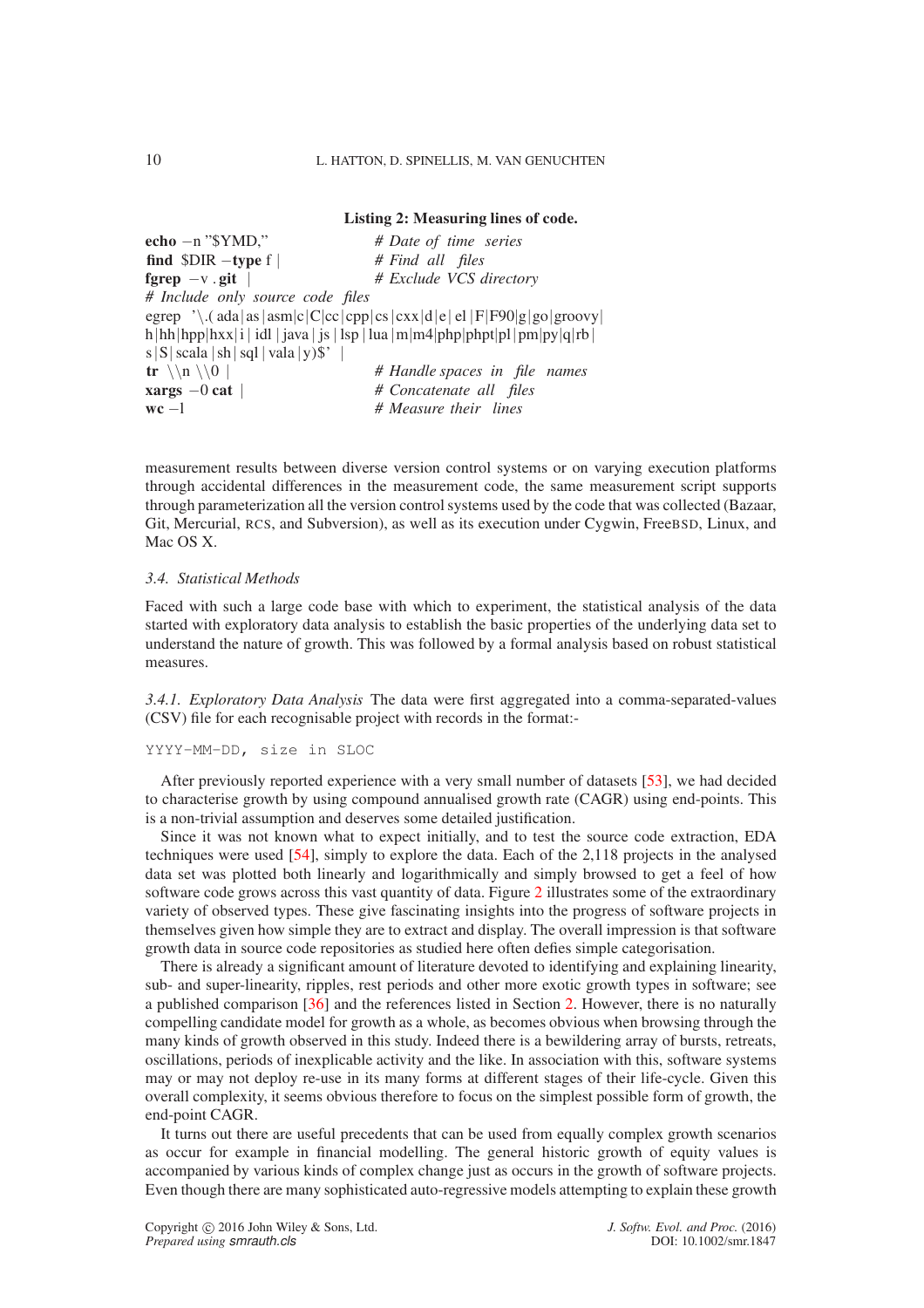<span id="page-10-0"></span>

Figure 2. Some types of observed growth in both linear and logarithmic scales. Rows 1 and 2 show logarithmic growth of several projects; row 3 shows linear growth of two projects; and row 4 shows the same project in both linear and logarithmic scales.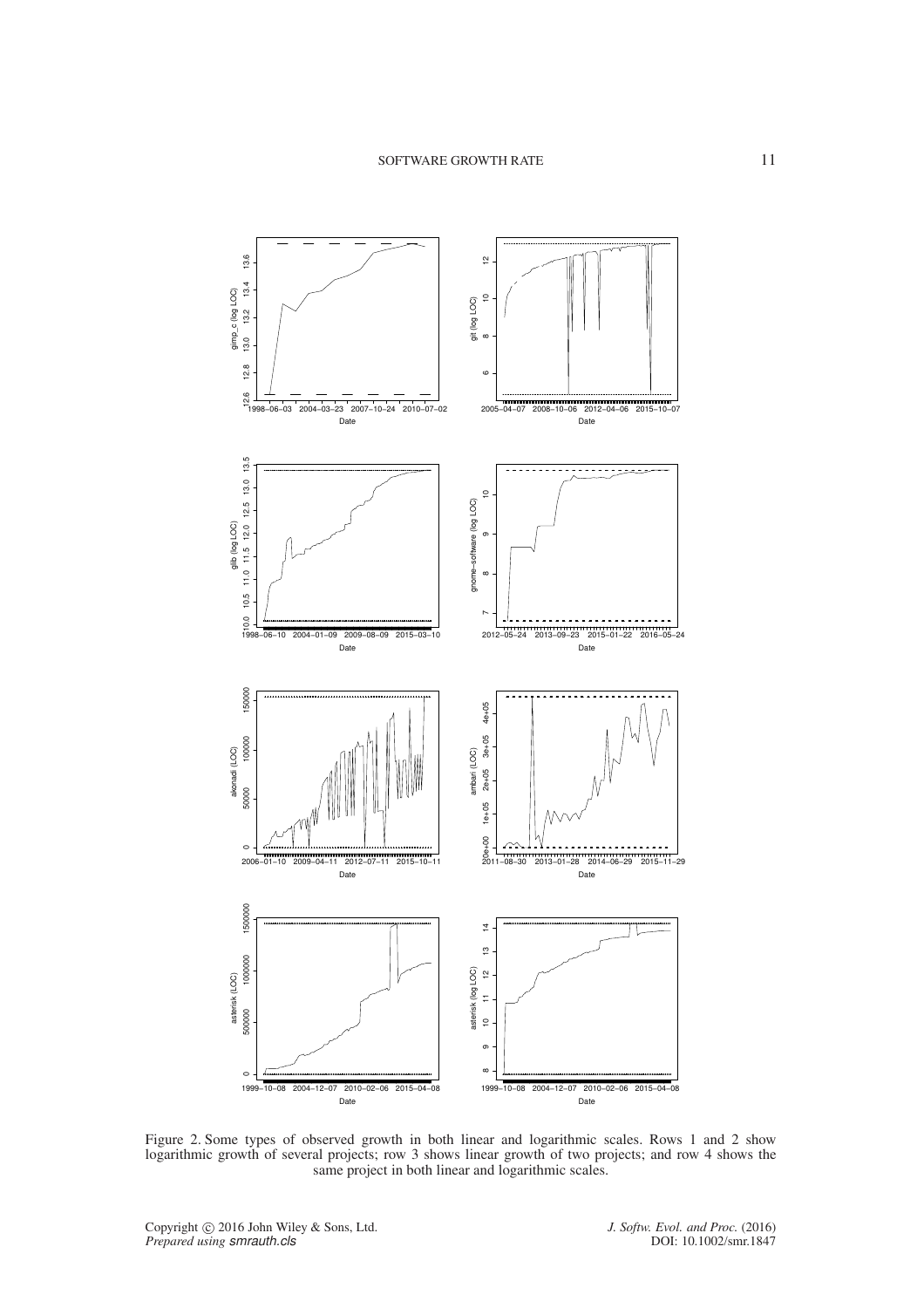<span id="page-11-0"></span>

| Measurement                                             | Number of lines of code Number of projects |      |
|---------------------------------------------------------|--------------------------------------------|------|
| All projects                                            | 461837520                                  | 7465 |
| Winnowed projects; empty (4452); small                  | 103623925                                  | 5346 |
| $(0)$ , large $(0)$ , short $(555)$ or variable $(339)$ |                                            |      |
| Analysed projects                                       | 358213556                                  | 2118 |
|                                                         |                                            |      |

Table IV. Size of open source datasets analysed treating umbrella projects as one.

patterns, one measure has emerged against which the performance of all financial algorithms and indeed the funds deploying them, tends to be used, the CAGR. Indeed, the growth of value is invariably couched in terms of percentage growth per annum simply because it is a very widely understood measure, even though it may at times bear little resemblance to the rapid day to day variations which actually occur.

It was therefore decided to adopt the same measure as a compact way of describing the observed growth of software systems in general without having to consider the detail of particular growth patterns for which there is already a substantial literature as quoted above.

As will be seen, the measure turns out to be extremely useful, and has led to a tight statistical distribution and consistency of growth across all of this very large dataset, allowing good estimates of both average growth and the expected degree of variation to be extracted. This justifies the value of CAGR as a global growth measure in software, just as it continues to be dominant in comparing the equally complex growth of financial instruments.

To model CAGR, the data were transformed into  $(r = YYYY-MM-DD, S = log(LOC))$  pairs during analysis and the 0-100 percentile growth extracted, giving the annualised compound growth as a fraction. A system that exactly fits this appears as linear on a  $\log S$  v. r plot. There is no reason to suppose that software systems would generally follow such a model closely, as it would require the exponentially increasing availability of new software developers. (Although, this can happen for substantial periods on some open source projects as seen below.) However, the model's averaged value is nevertheless very useful to calculate, and indeed departures from this model in real systems are often associated with well-known software engineering processes as will be seen.

*3.4.2. Analysis* The goal of this study is to investigate the growth rate of software as a CAGR *when its growth is formally and continuously integrated with a source control system over some significant part of its life-cycle*. Although somewhat subjective, the expectation of such a system is *continual* change and generally increasing functionality over some significant period, (nevertheless we allowed for a degree of refactoring).

Before analysing further, obviously wrong data were winnowed, for example, an empty project or if the time-line was non-monotonic. In addition, it was decided not to include those projects shorter than one year's duration in a source code control system since the measure extracted is annualised, and a minimum size of 50,000 lines of code was required.

Even after removing such obviously irrelevant projects, there remain numerous types of growth which do not meet our criterion of continuous and generally increasing growth over the entire life-cycle. For example, it was frequently observed that a huge amount of source code would suddenly be imported at some stage of the life-cycle and perhaps discarded again later. These appear to be characteristic of projects which were either trying out a particular revision control system and discontinuing, or finding a convenient place to store an effectively static repository, perhaps temporarily, or using the repository only sporadically as an archival facility, rather than an integral part of an evolving system. They do not seem to reflect the desired organic growth through active use of a repository over some significant period of time. Several examples are shown as Figure [3.](#page-12-0) Details of this *winnowing* process are shown in Table [IV.](#page-11-0)

As can be seen from Table [IV,](#page-11-0) discounting corrupted and empty projects, 72% of the projects were discarded (corresponding to 32% of the source code, since many projects were empty).

To understand the nature of the distribution of the resulting winnowed best linear fit growth data, a box plot with whiskers, histogram and quartile plot was generated using the standard R functions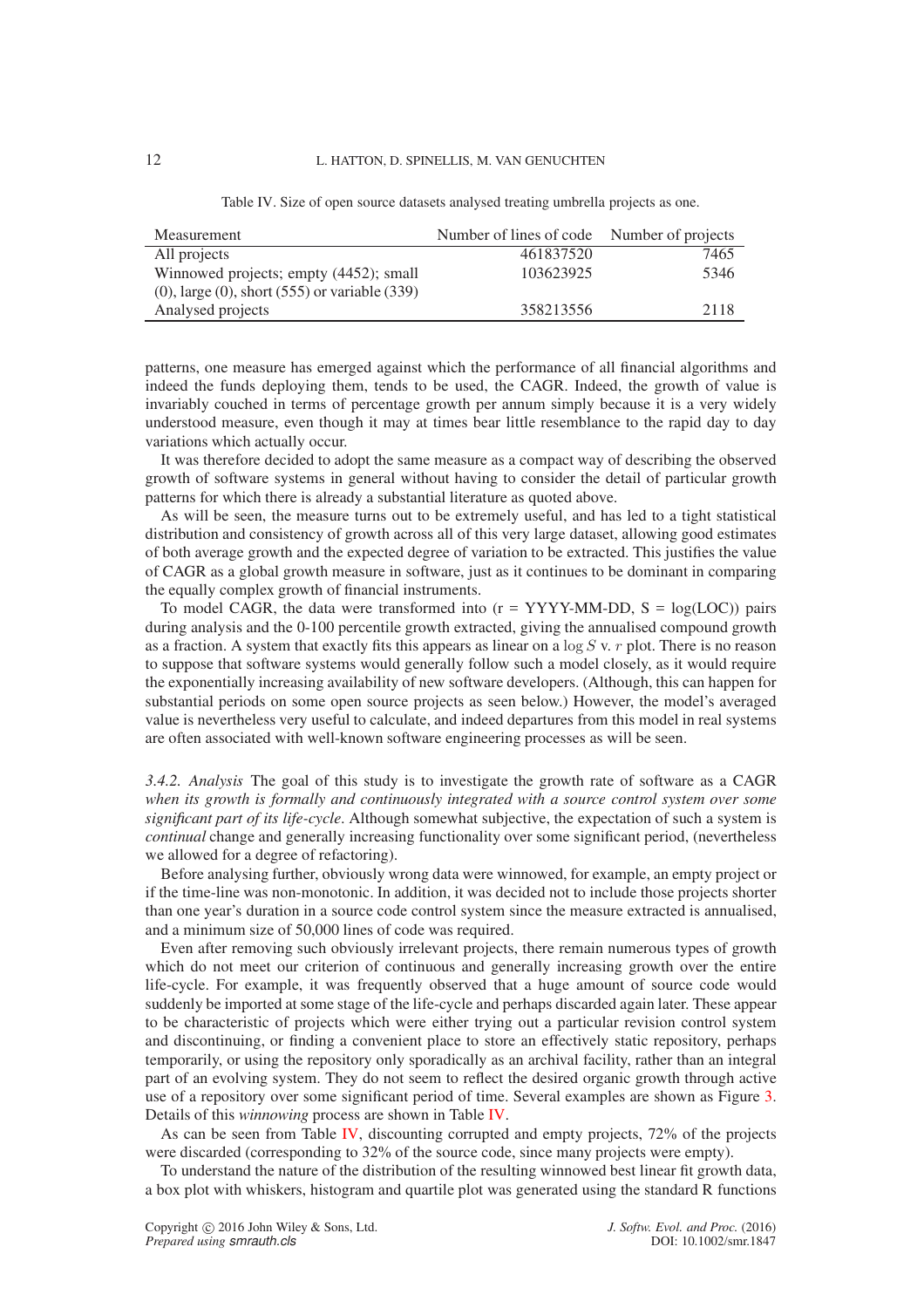<span id="page-12-0"></span>

Figure 3. Examples of projects not considered to have normally evolving growth even though they would otherwise qualify as having a minimum of 50,000 lines of code and more than one year of activity. Projects like these (and there are many like them) are difficult to classify and appear to reflect considerable development activity outside of the repository, with occasional archiving into the repository.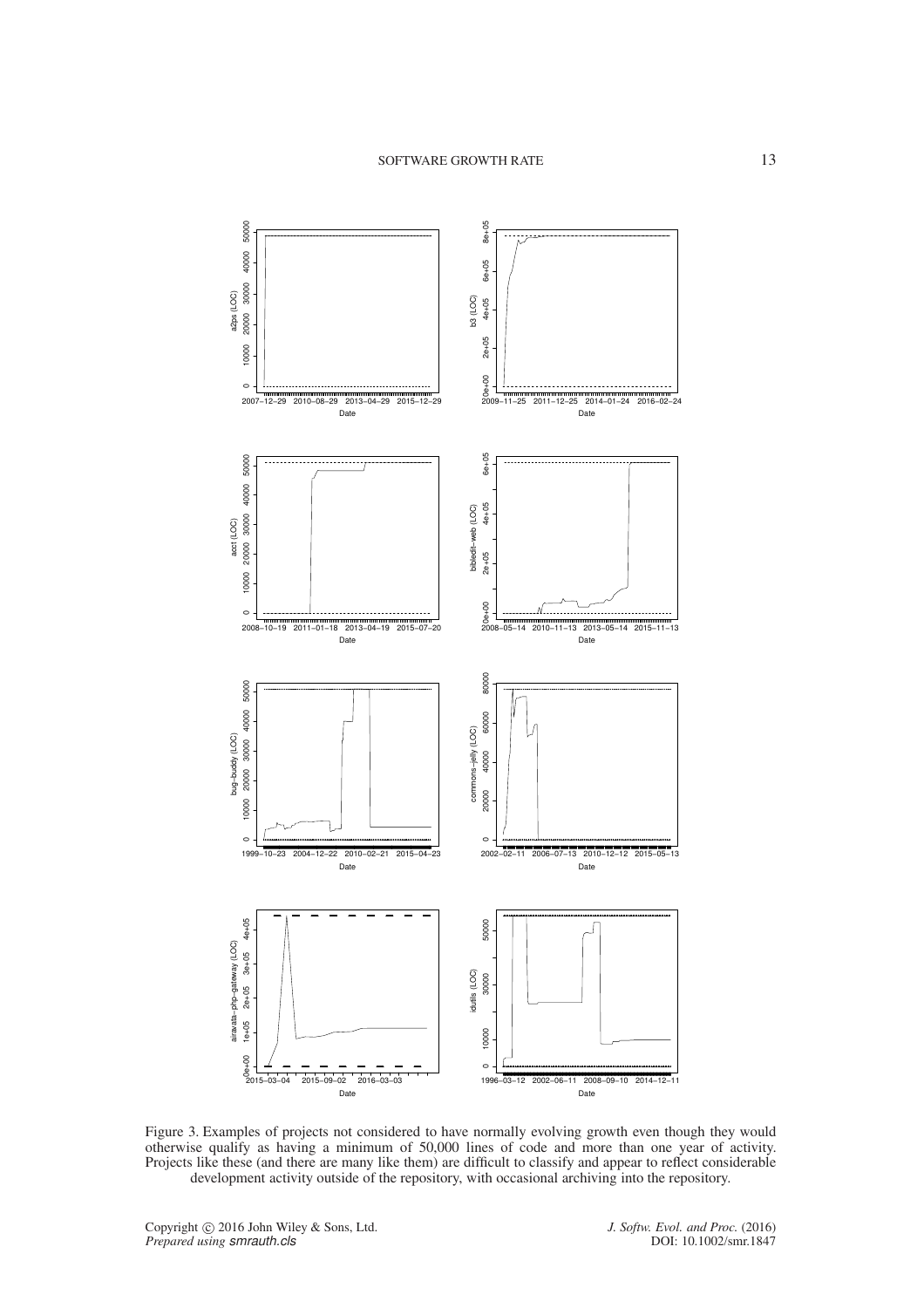<span id="page-13-0"></span>

<span id="page-13-1"></span>Figure 4. The distribution of end-point growths extracted from the winnowed data in box plot, histogram and quartile form.

Table V. Basic statistical properties of winnowed data.

| Dataset                                                                          | Min. 1st Qu. Median Mean 3rd Qu. |  | Max. |
|----------------------------------------------------------------------------------|----------------------------------|--|------|
| Growths 0-100 percentile   0.00016  0.08101  0.20740  0.56630  0.46880  67.51000 |                                  |  |      |

boxplot(), hist(), qqnorm() and qqline()  $[54]$  $[54]$  $[54]$ . These are shown as Figure 4 and in tabular form as Table [V](#page-13-1) for key parameters. The data are clearly right-skewed and long-tailed due to the impact of unusual growth or noise in the data and its effects on extracting the CAGR. In such contexts robust statistical measures are appropriate for estimates of location and scale [\[55\]](#page-21-24) as, amongst other desirable properties, they are much less sensitive to the presence of the long tails.

Although not particularly efficient, two of the simplest robust estimators for location and scale are the median and the median absolute deviation (MAD) which exist conveniently in R as median() and mad(). These can be combined to give the following approximate  $(1-\alpha)$  confidence interval for the mean  $\mu$  of these data [\[56\]](#page-21-25),

The median,  $\hat{\mu}_{me}$ , is a Fisher consistent estimator, resistant to gross errors and tolerant of up to 50% gross errors before it can be made arbitrarily large. The MAD is a simple robust scale estimator given by:-

$$
\hat{\sigma}_{\text{MAD}} = k \times \text{med}(|x_i - \hat{\mu}_{me}|)
$$
\n(2)

where  $(x_i - \hat{\mu}_{me})$  denotes the  $i^{th}$  residual and k is a constant, (usually 1.4826 to make the estimator Fisher consistent for the normal model). The variance of  $\hat{\mu}_{me}$  can be estimated by

$$
\hat{V}(\hat{\mu}_{me}) = \frac{\pi}{2} \frac{(\hat{\sigma}_{\text{MAD}}^2)}{n} \tag{3}
$$

in which case, an approximate (1- $\alpha$ ) confidence interval for the mean  $\mu$  is given by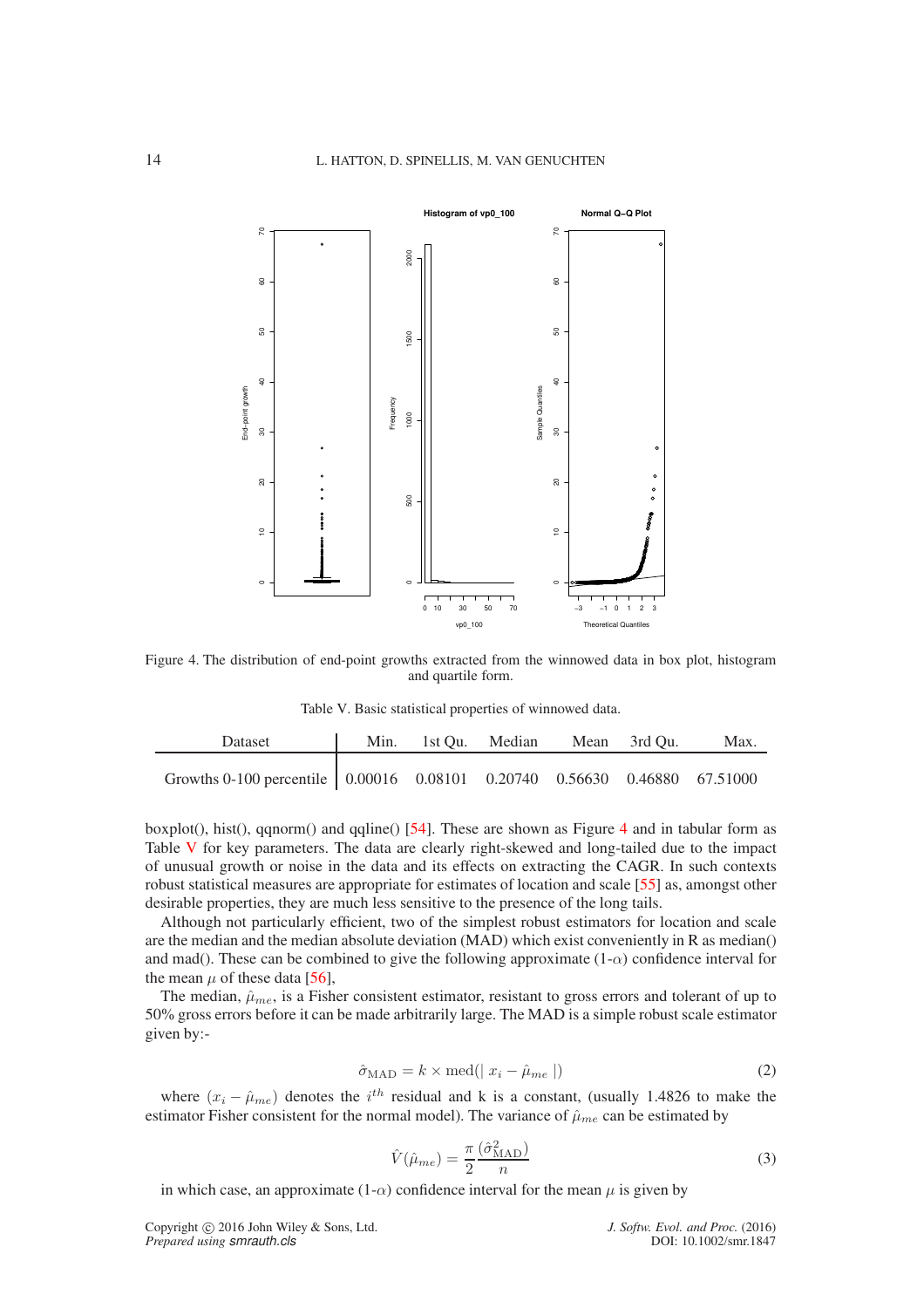<span id="page-14-1"></span>

| Dataset                  |    |       | Min. 1st Qu. Median Mean 3rd Qu. |        |       | Max.     |
|--------------------------|----|-------|----------------------------------|--------|-------|----------|
| Durations in years 1.000 | 40 | 2.501 | 4.501                            | 5.740  | 7.838 | 44.950   |
| Size in LOC              |    | 5039  | 19910                            | 164000 | 86630 | 18000000 |

Table VI. Basic statistical properties of project durations and sizes.

<span id="page-14-3"></span>Table VII. Estimated fractional growth including approximate 95% confidence intervals.

| Method                     | 95% lower Median 95% upper |      |      |
|----------------------------|----------------------------|------|------|
| Growths $0-100$ percentile | 0.20                       | 0.21 | 0.22 |

<span id="page-14-2"></span>
$$
\hat{\mu}_{me} \pm z_{1-\alpha/2} \sqrt{\hat{V}(\hat{\mu}_{me})} \tag{4}
$$

where  $z_{1-\alpha/2}$  is the  $(1-\alpha/2)$  quantile of the standard normal distribution.

These calculations are embedded in the R script analysis growth.R in the deliverables package that accompanies this paper.

Finally, we analysed the distribution of project times and project sizes to give some idea of the duration of these projects. These are shown as Table [VI](#page-14-1)

Like the growth data, these are significantly right-skewed. For completeness we decided to investigate if there was any correlation in the analysed dataset between the duration or size of a project and the CAGR of that project. It might be expected that perhaps only short lived projects would be able to sustain a high CAGR or there might be an unsuspected dependence on size. In fact, in the winnowed dataset, there are no such relationships. For project duration v. CAGR (R: lm(), Adjusted R-squared:  $0.04221$ ,  $p < 2.2e^{-16}$ ) and for project size v. CAGR (R: lm(), Adjusted R-squared:  $-0.0003101$ ,  $p = 0.5504$  $p = 0.5504$  $p = 0.5504$ ). The duration data are shown as Figure 5 and the size data as Figure [6.](#page-15-1) Note that the size data is so right-skewed that we restricted attention to the vast majority of projects which contained less than 1 million lines of code. The absence of any obvious relationship in either simply emphasizes the extraordinarily diverse nature of growth in our dataset and supports our choice of a single-parameter estimate to characterise growth rather than a more nuanced model which could be in danger of fitting noise, just as CAGR has emerged to be the dominant measure of growth in the equally complex world of financial instruments.

As a final word on this analysis, perhaps the most valuable part of the exercise in retrospect was actually inspecting plots of the growth of all 2,118 projects as we did in the exploratory analysis phase. Although time consuming, the extraordinary diversity of what we found profoundly affected how we set about this analysis and how we might characterise the growth. This process is impossible to quantify or even describe adequately within the confines of journal publication, even as supplementary materials, so we would encourage interested readers to use the reproducibility package for this paper to have a look themselves.

#### 4. FINDINGS

<span id="page-14-0"></span>The following findings refer to the questions posed at the beginning of Section [3.](#page-4-0)

### *[Q1.](#page-4-1) How fast does software code grow?*

Using equation [\(4\)](#page-14-2) gives estimates for the locations and 95% confidence intervals for the 0-100 percentile logarithmic growth in the winnowed data as shown in Table [VII.](#page-14-3)

For the 2,118 data points extracted from the open source repositories, representing some 358 million lines of code, the compound annualised growth rate (CAGR) is found by adding 1 to the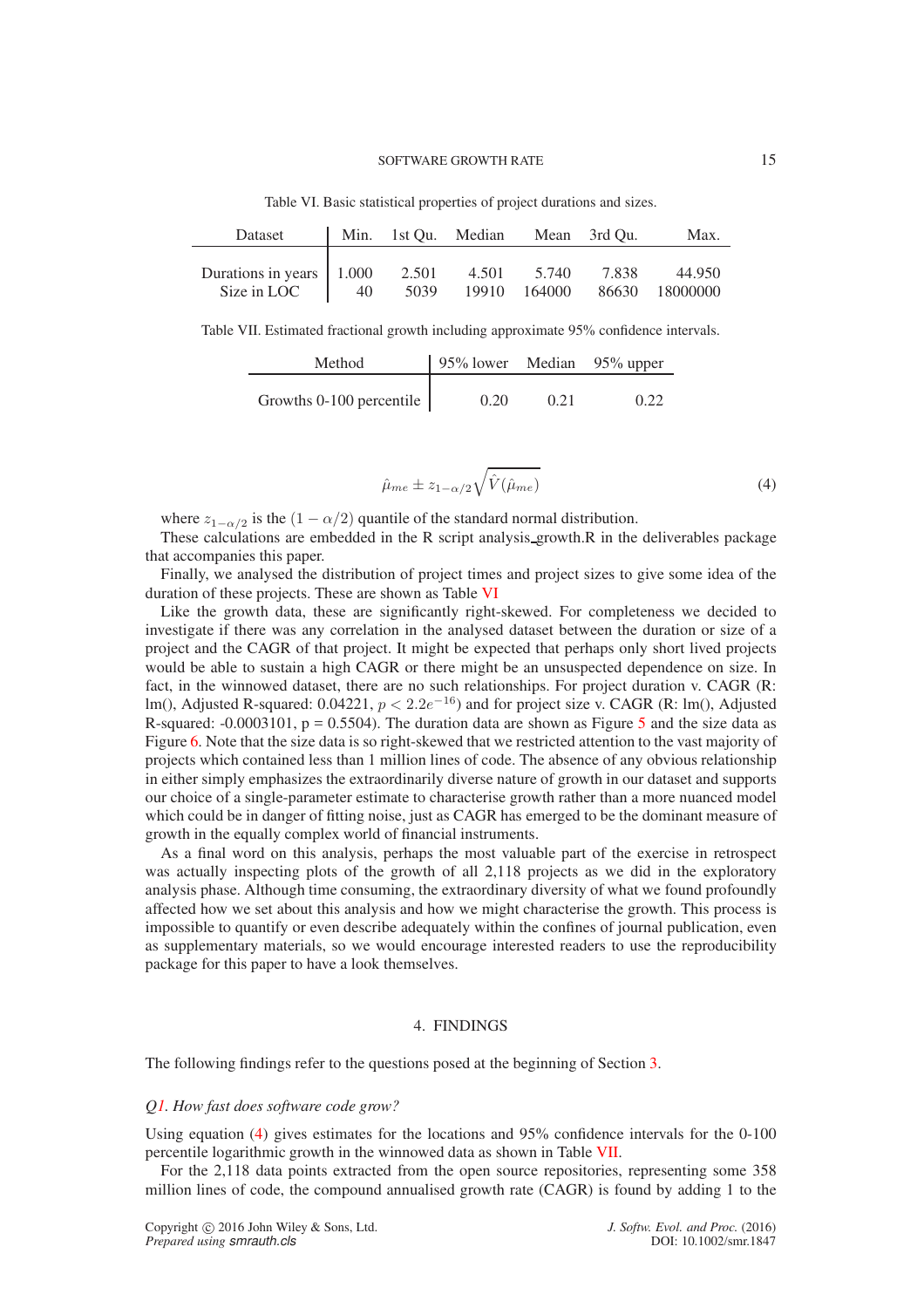<span id="page-15-0"></span>

Figure 5. The project duration in years plotted against the extracted CAGR.

<span id="page-15-1"></span>

Figure 6. The project size in LOC plotted against the extracted CAGR.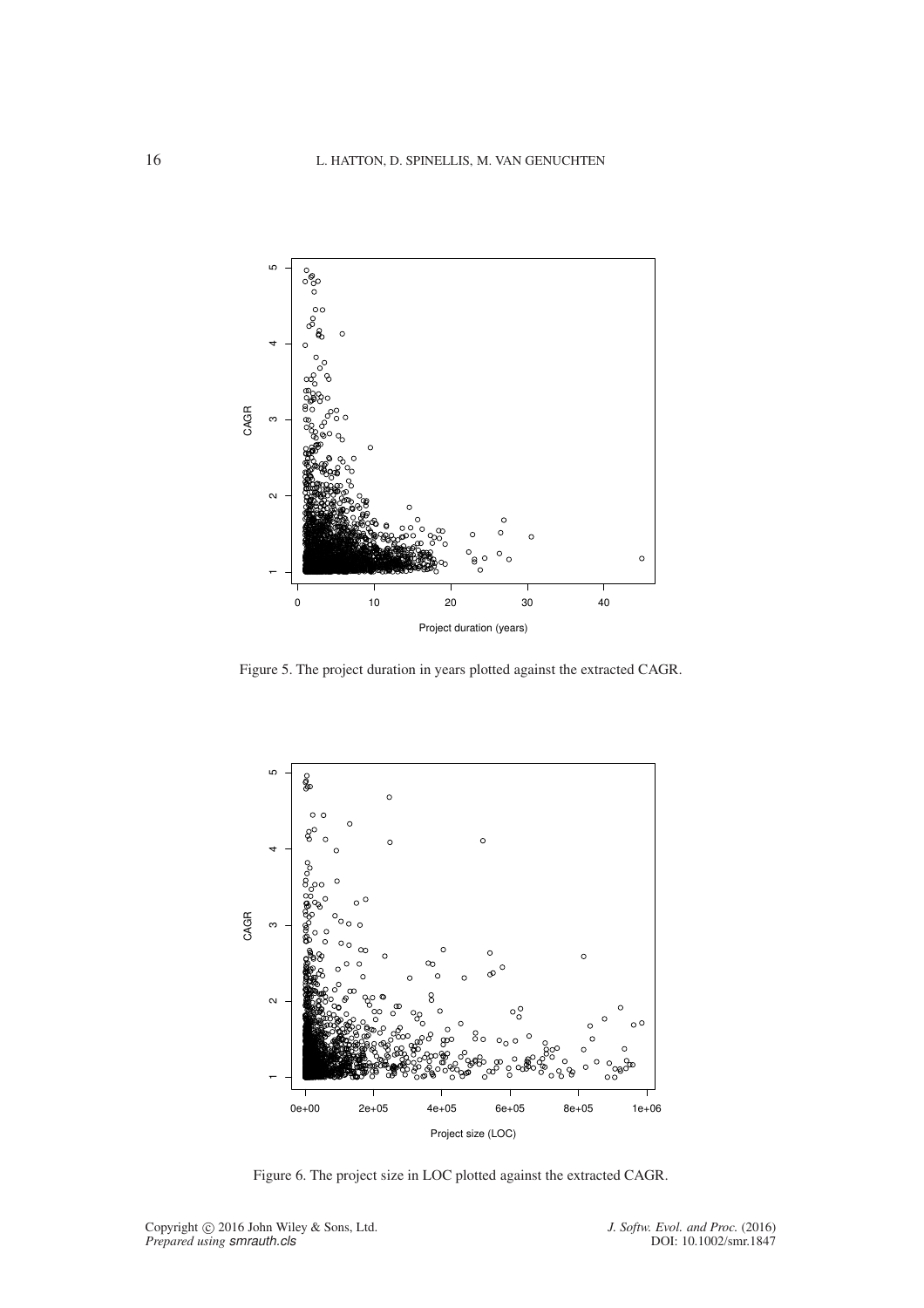fractional growths and, rounded to 2 decimal places is shown to be very likely in the range 1.20– 1.22.

#### *[Q2.](#page-4-2) What is the variability and distribution of CAGR across diverse software systems?*

Software growth is unquestionably more complicated than a simple CAGR model, exhibiting many forms of non-linear growth on either linear or logarithmic scales. For the 2,118 projects analysed, the estimated median CAGR 95% confidence interval was  $1.21 \pm 0.01$  (0–100th percentile range). *(A CAGR of 1.21 means that software doubles every 42 months.)* There was no evidence to suggest any obvious relationship between either project duration in years and CAGR, or project size in LOC and CAGR. Instead extraordinary diversity of growth characterised our dataset.

# *[Q3.](#page-4-3) Is it realistic to expect faster rates of growth?*

The approximate 95% confidence interval for the CAGR is (1.20, 1.22). Optimistic software engineers and managers have always wanted to believe that with heroic efforts and great new tools, over-ambitious development deadlines can be somehow met, with frequent failures recorded as a result [\[57\]](#page-21-26). The studied dataset allows this belief to be reduced to simple statements in statistical inference. In essence, of all the many projects studied, very few of them achieved a CAGR much outside this range. It should be recalled that even though the distribution is right-skewed and longtailed, it is unclear whether the very fastest growth rates are artificially induced by dumping large amounts of code from elsewhere into a repository or whether they genuinely represent rapidly growing development projects. We feel it is of more value to say that A has a .00001% chance of winning the lottery, rather than to say that A can win the lottery because B did.

Statistically, we can therefore say that the further outside these bounds an estimate might be, the less likely it is to be achieved over some substantial period. Moreover, as was explained earlier, exponentially increasing software size resulting from a constant CAGR implies the availability of exponentially increasing programming resources to fuel it, a situation which clearly can't continue ad infinitum. As economists say: "unsustainable trends are unsustainable" [\[5\]](#page-20-4). Furthermore, at some point it may be more economical to retire a system and invest in a new one [\[16,](#page-20-15) [17\]](#page-20-16), rather than waste effort in the maintenance of aged code [\[19\]](#page-20-18).

### *[Q4.](#page-4-4) Do open and closed source systems grow at significantly different rates?*

Numerous authors have included a discussion of both open and closed source systems in various contexts [\[58,](#page-21-27) [59\]](#page-21-28). This study adds to the literature by attempting to answer the question whether open and closed systems grow at the same rate.

Of course, there is a paucity of closed source data compared with open source but data for 9 large, closed systems was available, taken from Table [I](#page-3-0) and totalling some 46 million lines of code, (about 13% of the total winnowed code base analysed). With some caveats, this is sufficient to allow a nonparametric test such as Wilcoxon-Mann-Whitney to be used in comparing the estimated location parameter for open and closed source.

In this case, the null hypothesis H0 is that the location parameters are the same for the open and closed datasets. The alternative hypothesis H1 is that they are different. Whether or not H0 is rejected depends on the p-value of the test. The two datasets were analysed using the wilcox.test() function of R for non-paired observations as embodied in the run wilcox.sh script included in the accompanying deliverables package.

It was found that *there is no evidence to suggest that open source CAGR is significantly different from closed source CAGR.* (R: Wilcoxon-Mann-Whitney:  $W = 10142$ ,  $p = 0.3354$ ). This statement comes with a strong caveat that although the statistical test takes account of the very different sizes of dataset, it relies on each dataset being representative of the population from which it was sampled, which for the closed dataset is likely to be problematic at best. More data are essential to explore this.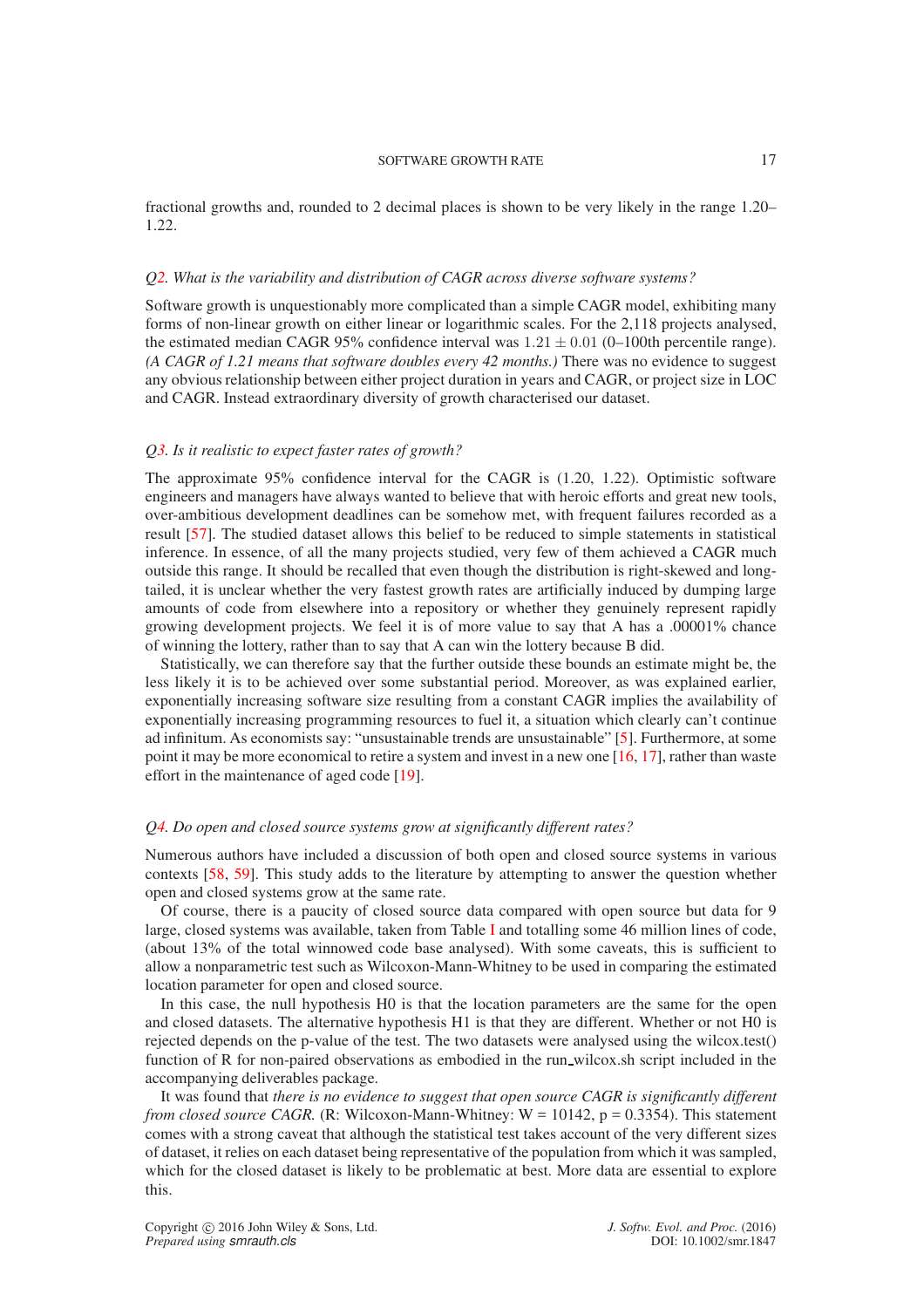# 5. THREATS TO VALIDITY

Beyond the caveats already mentioned in the narrative, it could be argued that analysing such large packages as Eclipse, GNOME, or KDE can bias the overall prediction. For example, KDE applications rely on the KDE desktop infrastructure and might therefore be expected to have growth factors in common. In fact, when the growth curves of each contributing package are analysed, they exhibit the same levels of variability as others in our population. Also, while KDE and GNOME form ecosystems, not all projects within their umbrella are tightly interlinked. Furthermore, other collections we have studied, namely GNU, Apache, and Sourceware, are simply agglomerations of projects that share common standards, support facilities, and values, rather than parts of a coevolving ecosystem.

In some contexts, functionality that used to be delivered by one system, can in a next version be delivered by multiple linked systems (e.g. through external modules, web services, or a plugin-based architecture). Such changes will be reflected in our results as a lower CAGR estimate. Regarding the application of our results, given that a system's size  $S$  after  $r$  years of growth with a CAGR of p can be estimated from its current size as  $S_0$  as  $S = S_0 \times p^r$ , the obtained size value is the same irrespective of whether  $S_0$  and S are a single system or a conglomeration of modules.

The study contains data both from proprietary systems and open source ones. Although the number of proprietary systems in the study is small compared to the open source ones, this does not create a problem for the statistical methods we use. In addition, we do not attempt to perform a detailed comparative analysis on the differences between the two categories, just as we do not attempt to compare e.g. systems software with web-based applications. By applying a reasonable statistical test and giving our assumptions we conclude that there was no significant difference between the two categories, but that more data are necessary to reach deeper conclusions.

# 6. SOFTWARE MANAGEMENT APPLICATIONS AND IMPLICATIONS

<span id="page-17-0"></span>The fact that the CAGR has been found to be within quite a narrow confidence interval could be used by software product and development management in several ways. We freely admit that the following possible applications are speculative as there are no economic data comparable to our main dataset of software growth but they are perceived as reasonable and useful by software managers and might encourage others to acquire such data.

### *6.1. Using CAGR to Bound Estimates*

CAGR may be used to predict the development effort. Since the days of the COCOMO model [\[60\]](#page-21-29), predicting the size of the software has always been a bottleneck to reliably estimate the software development effort and lead-time. Some have tried to use function points to arrive at better size estimates. One of the problems with estimation models has always been their limited "predictive powers" [\[61\]](#page-21-30). The suggestion advocated in this study is to use the project's CAGR. If the product is a million lines of code and its CAGR has been 1.20 for the last years, then it is likely that the organization will develop around 200 kLOC next year, assuming it does not drastically change its development team, process, or goals.

CAGR could also be applied to track the progress in large development projects. If the CAGR is calculated on a monthly basis (CMGR) one could track the growth of the product from monthto-month. Changes in the growth rate should probably be treated only as a trigger for further investigation by management, and this would work only in larger projects where the code base grows every month. This method will not be useful in projects that follow a traditional waterfall model where the team may spend weeks or months in a requirement or design phase without doing any coding.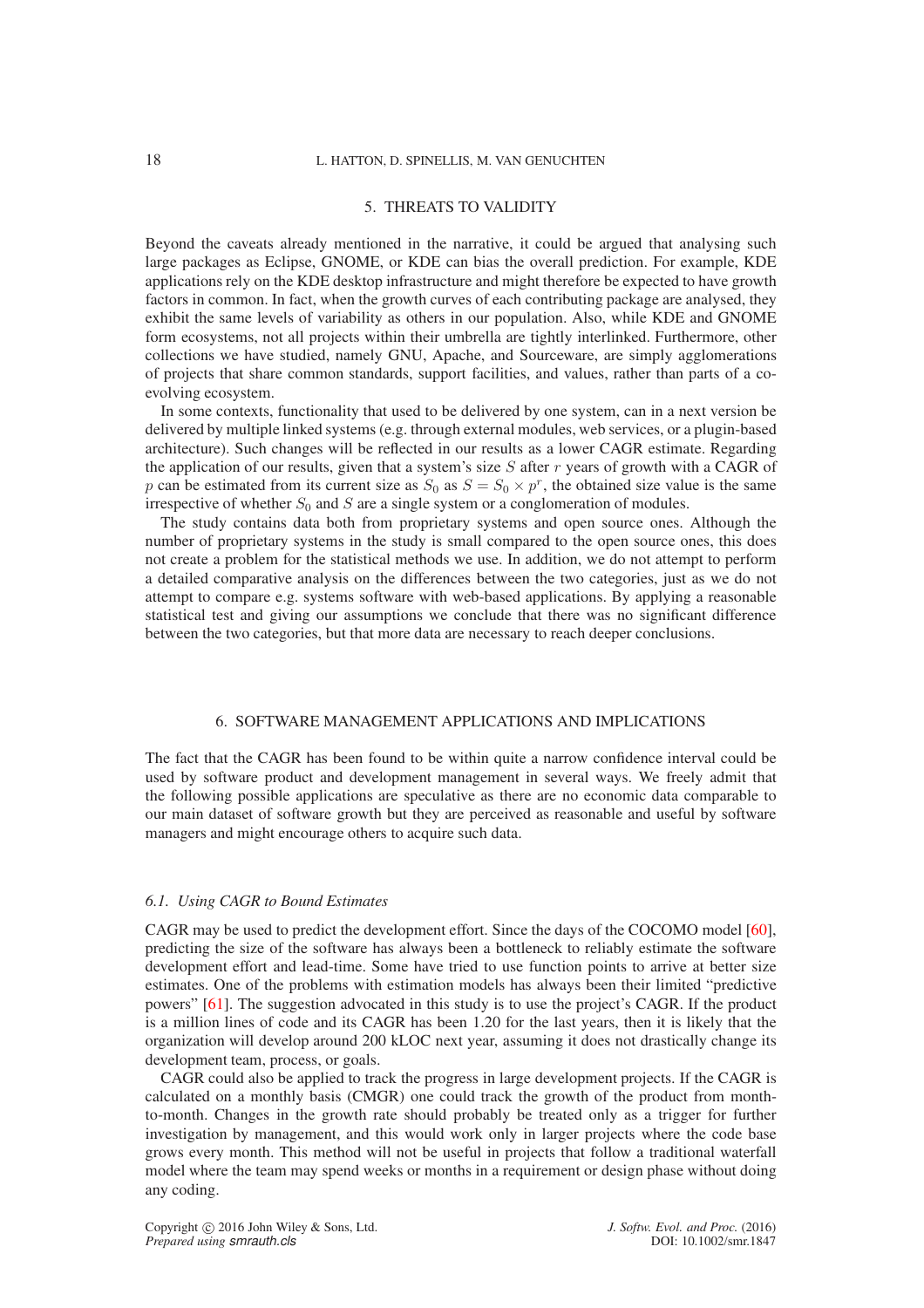#### *6.2. Assess the Realism of Road Maps*

It is possible to make size and effort estimates based on technology road maps. The semiconductor industry has famously planned its investments in new plants and processes based on Moore's law for decades [\[62,](#page-21-31) [63\]](#page-21-32). Similarly, the CAGR for software code growth may allow a manager to perform a reality check of a roadmap [\[64\]](#page-21-33). For example, if the roadmap features suggest that the software will grow for the next couple of years at a 30 percent rate, this is unlikely to be realistic. The argument that significant development resources can be added to make it happen anyway, can also be checked against previous attempts to do so, preferably within the same development environment. The response to such a roadmap from management should not be that 'this is impossible'. It is however valid to ask the question: 'please show me the data from within our company that indicates we may be able to do this'. It may be the case that the data are not available, for example because the company has not done similar software products for a long time. In that case one can try to look for similar size products in the data set this paper is based on and try to find similar growth rates to the one strived for. If those are not available either for a comparable product, it is unlikely that such an aggressive growth rate will be realised.

#### *6.3. Accelerated Growth May be Achieved for a Limited Time*

The data indicate that accelerated growth of the software can be achieved, but only for a limited time. An example in proprietary software was provided by Tomtom, which showed accelerated growth over a period of 5 years, followed by a period of slower growth [\[29\]](#page-20-29). In open source there are several examples of accelerated growth, with Linux as a prime example [\[31\]](#page-21-0).

The implication for management is that it may be possible to catch up with a competitor by adding software resources to grow the software product faster. However, this may only work if it is possible to catch up in a limited period of time. And one should be aware that the market leaders typically invest more in the enhancement of their software product; they are not standing still. It remains true however that of the projects we analysed, very few achieved this. Fred Brooks [\[65\]](#page-21-34) taught the software world that "adding manpower to a late software project makes it later". The data on growth of software may teach us that adding developers to a late roadmap will not allow the laggard to catch up with the market leader.

# *6.4. Use CAGR as a Way to Predict a System's Hardware Footprint*

Managers could use CAGR to predict the size of a system in a few years. This may be helpful to estimate the required hardware footprint of a software-intensive product down the road. For example, the growing size of software source code implies the need for more RAM to run the executable code, more non-volatile storage to keep it, and higher bandwidth rates in order to receive software updates. This is relevant for products that are facing pressure on their hardware bill of materials, such as mobile phones, tablets, set-top boxes, car entertainment and navigation systems, and other high volume consumer devices. Thus through the use of CAGR, it becomes easier to predict what kind of platform the company will need to run its current applications three years into the future.

# *6.5. Assess the Health of a Software Development Project*

The CAGR can also be tracked over time as an indicator of the health of an active software development project. A lower CAGR can have multiple causes. The first possible explanation is that software is not on the critical path. A second explanation can be limited investment. Limiting the development efforts will typically result in a lower CAGR [\[25\]](#page-20-25). A third explanation can be a refactoring phase that may lead to a lower CAGR for one or two years; after that the growth over new features and use cases will take over again [\[29\]](#page-20-29). A fourth explanation is of course a particularly difficult application area such as safety-related systems.

Thus far, the possible explanations are no reason for concern. This is not the case with the fifth explanation: a CAGR that gets lower over a long period could indicate a development department is getting stuck. It might be because a development process is temporarily (or even permanently)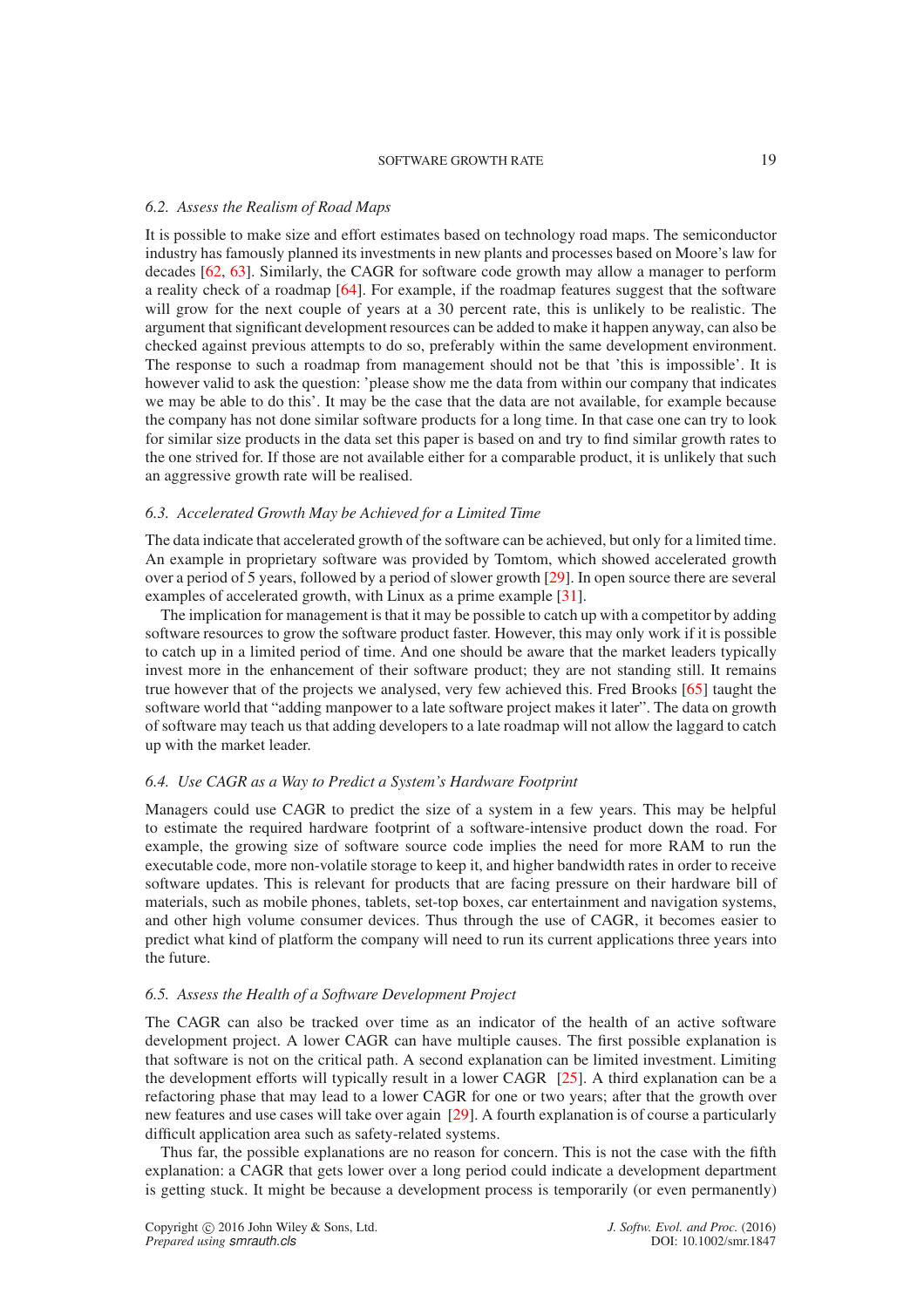compromised by the disproportionate growth of defects, so that a large percentage of engineer resources is spent fire-fighting (corrective maintenance) rather than in the creation of reliable new functionality. Clearly, the product of a team with no or a few customer reported bugs per month will have more growth potential than a team that faces a flood of bugs every month. It would be interesting to have more empirical data on the relation between the defect density of a product in the field and its CAGR over time. Other possible explanations for getting stuck may be incorrect architectural choices or using an outdated platform.

The effort to do a CAGR-based assessment is very modest so the engineers should be asked to provide the amount of source code at various moments in time and calculate the CAGR over different periods. This should be no more than a few hours of work for an organization. A software code growth analysis cannot replace quality, regulatory, or process assessments, but it can provide a cheap, second opinion on the capabilities of the organization from a business perspective.

One of this work's authors has applied this approach in the assessment of a product's development over the years. The analysis showed that the CAGR went down from 1.25 in the initial years of the company to 1.06 after ten years. Further analysis indicated that the key engineers were more and more busy with fixing problems instead of adding new features. Interestingly, while the engineers were still questioning the validity of CAGR, the founder and CEO of the company took action to change the course by freeing up some key engineers for new developments and carefully evaluating which legacy products could be retired.

### 7. CONCLUSIONS

Using a simple CAGR model for the rate of growth on a very large population of mostly open source software, we found that source code in this population's systems grows by a factor of  $1.21 \pm 0.01$ per annum, corresponding to a doubling of software size every 42 months.

Knowing that an evolving software asset is very likely to grow at a known fixed rate with reasonably tight 95% confidence bounds could be of great help in managing software projects. Future theoretical and empirical work can examine the reasons associated with the observed limits of CAGR and the time periods over which these limits can be exceeded. In addition, case studies can examine in depth how the software management uses of CAGR outlined in Section [6](#page-17-0) can be applied in practice.

The software code's CAGR can be used to support development and test estimates and their funding impact, assess the trustworthiness of development roadmaps, predict a system's hardware footprint, assess the health of a development organization. Hopefully, software engineers, scientists, and managers will all benefit from new insights that can be built on the fact that there appear to be well defined bounds on the growth rate of this increasingly pervasive medium.

# ACKNOWLEDGMENTS

The authors contributed equally to this work and their names appear in alphabetical order. The authors would like to thank Doug Vogel, Israel Herraiz, Panos Louridas, and Yiannis E. Spanos for insightful comments on earlier versions of this paper, as well as Dimitris Andreadis for providing access to historical JBoss repository data. The authors are also grateful to the paper's anonymous reviewers for their many constructive comments.

The work of the study's second author has been co-financed by the European Union (European Social Fund — ESF) and Greek national funds through the Operational Program "Education and Lifelong Learning" of the National Strategic Reference Framework (NSRF) — Research Funding Program: Thalis — Athens University of Economics and Business — Software Engineering Research Platform as well as by the Research Centre of the Athens University of Economics and Business, under the Original Scientific Publications framework (project EP-2656-01).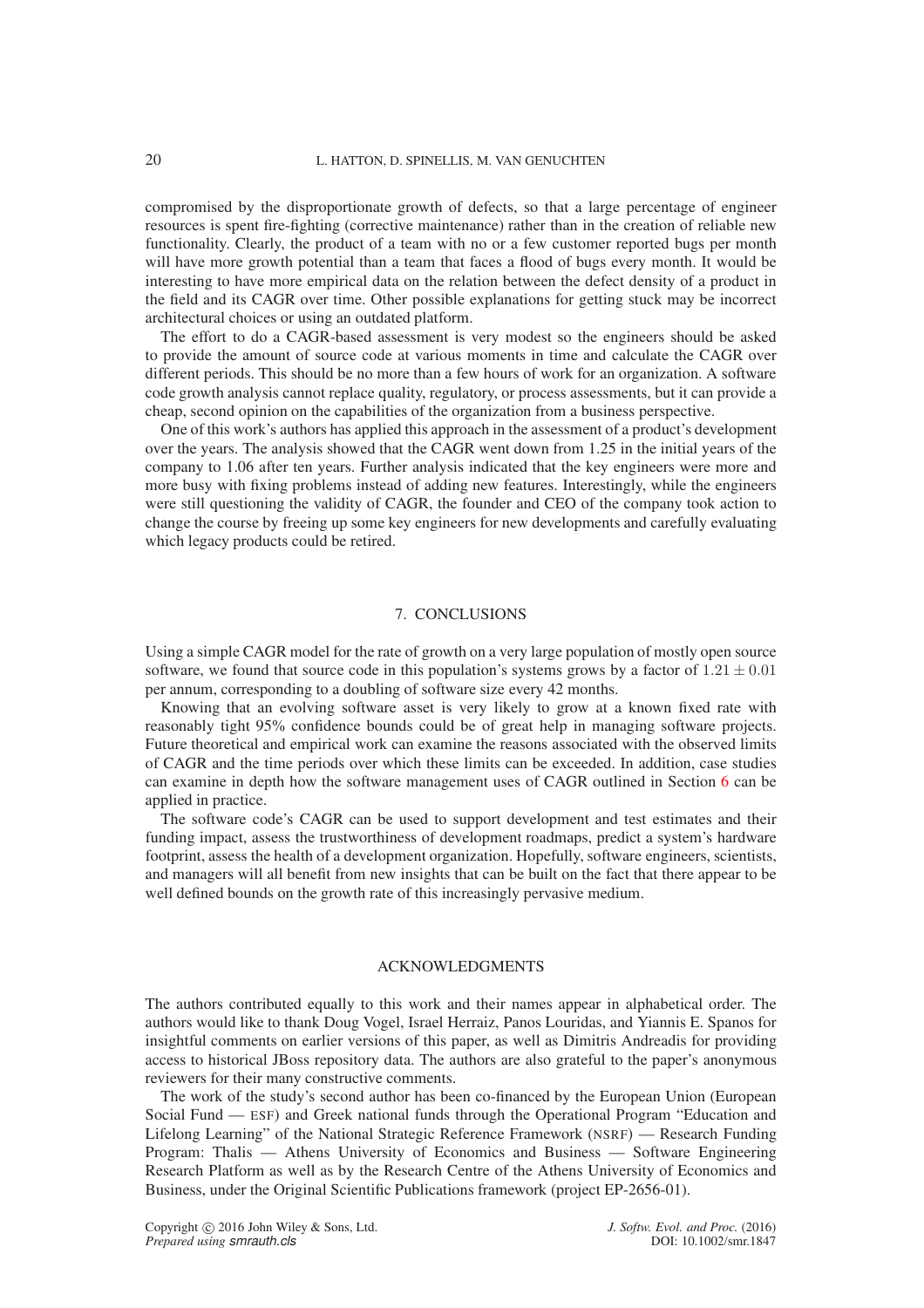#### **REFERENCES**

- <span id="page-20-1"></span><span id="page-20-0"></span>1. Moore GE. Cramming more components onto integrated circuits. *Electronics Magazine* 1965; **38**(8):114–117.
- 2. Mollick E. Establishing Moore's Law. *IEEE Annals of the History of Computing* Jul 2006; **28**(3):62–75, doi: 10.1109/MAHC.2006.45.
- <span id="page-20-2"></span>3. Dvorak D. Final report: NASA study on flight software complexity. *Technical Report*, NASA, Office of the Chief Engineer 2009. URL [http://www.nasa.gov/pdf/418878main\\_FSWC\\_Final\\_Report.pdf](http://www.nasa.gov/pdf/418878main_FSWC_Final_Report.pdf).
- <span id="page-20-3"></span>4. van Genuchten M. The impact of software growth on the electronics industry. *Computer* Jan 2007; **40**(1):106–108, doi:10.1109/MC.2007.36.
- <span id="page-20-4"></span>5. Humphrey W. The future of software engineering: Part I. *The Watts New? Collection: Columns by the SEI's Watts Humphrey*, Lynch R (ed.). Carnegie Mellon University, Software Engineering Institute: Pittsburgh, PA, USA, 2009; 63–68. URL <http://www.sei.cmu.edu/library/assets/watts-new-compiled.pdf>, originally published as news@sei, First Quarter 2001.
- <span id="page-20-5"></span>6. Rushby J. New challenges in certification for aircraft software. Current July 2013. Archived at WebCite as <http://www.webcitation.org/6IRlxBt1R> 2011. URL [http://www.csl.sri.com/users/](http://www.csl.sri.com/users/rushby/slides/emsoft11.pdf) [rushby/slides/emsoft11.pdf](http://www.csl.sri.com/users/rushby/slides/emsoft11.pdf), computer Science Laboratory. SRI International. Menlo Park CA USA.
- <span id="page-20-6"></span>7. Lanza M. Software design & evolution. Lecture slides. Current July 2013. Archived at WebCite as <http://www.webcitation.org/6IRmSG3qK> 2011. URL [http://www.inf.usi.ch/faculty/](http://www.inf.usi.ch/faculty/lanza/Education/SDE-2011/Lec02Maintenance.pdf) [lanza/Education/SDE-2011/Lec02Maintenance.pdf](http://www.inf.usi.ch/faculty/lanza/Education/SDE-2011/Lec02Maintenance.pdf), faculty of Informatics. Universit´a della Svizzera italiana.
- <span id="page-20-7"></span>8. Aho A. Software and the future of programming languages. *Science* 2004; **303**(5662):1331–1333, doi:10.1126/ science.1096169.
- <span id="page-20-8"></span>9. Joppa L, McInerny G, Harper R, Salido L, Takeda K, K O, Gavaghan D, Emmott S. Troubling trends in scientific software use. *Science* 2013; **340**:814–815.
- <span id="page-20-9"></span>10. Capiluppi A. Models for the evolution of OS projects. *ICSM '03: International Conference on Software Maintenance*, 2003; 65–74, doi:10.1109/ICSM.2003.1235407.
- <span id="page-20-10"></span>11. Lehman M. On understanding laws, evolution, and conservation in the large-program life cycle. *Journal of Systems and Software* 1979; **1**:213–221, doi:http://dx.doi.org/10.1016/0164-1212(79)90022-0.
- <span id="page-20-12"></span><span id="page-20-11"></span>12. Lehman MM, Belady LA. *Program Evolution: Processes of Software Change*. Academic Press, 1985.
- 13. Lehman MM, Ramil JF, Wernick PD, Perry DE, Turski WM. Metrics and laws of software evolution the nineties view. *METRICS '97: Proceedings of the 4th International Symposium on Software Metrics*, IEEE Computer Society: Washington, DC, USA, 1997; 20–32.
- <span id="page-20-13"></span>14. Lehman MM, Ramil JF. Rules and tools for software evolution planning and management. *Annals of Software Engineering* 2001; **11**(1):15–44, doi:10.1023/A:1012535017876. URL [http://dx.doi.org/10.1023/A](http://dx.doi.org/10.1023/A%3A1012535017876) [%3A1012535017876](http://dx.doi.org/10.1023/A%3A1012535017876).
- <span id="page-20-14"></span>15. Herraiz I, Rodriguez D, Robles G, González-Barahona JM. The evolution of the laws of software evolution: A discussion based on a systematic literature review. *ACM Computing Surveys* Nov 2013; **46**(2):1–28, doi: 10.1145/2543581.2543595.
- <span id="page-20-15"></span>16. Lehner F. Software life cycle management based on a phase distinction method. *Microprocessing and Microprogramming* 1991; **32**(1OCo5):603 – 608, doi:http://dx.doi.org/10.1016/0165-6074(91)90409-M. URL <http://www.sciencedirect.com/science/article/pii/016560749190409M>, euromicro symposium on microprocessing and microprogramming.
- <span id="page-20-16"></span>17. Bennett KH, Rajlich VT. Software maintenance and evolution: A roadmap. *Proceedings of the Conference on The Future of Software Engineering*, ICSE '00, ACM: New York, NY, USA, 2000; 73–87, doi:10.1145/336512.336534.
- <span id="page-20-17"></span>18. Parnas DL. Software aging. *Proceedings of the 16th International Conference on Software Engineering*, ICSE '94, IEEE Computer Society Press: Los Alamitos, CA, USA, 1994; 279–287. URL [http://dl.acm.org/](http://dl.acm.org/citation.cfm?id=257734.257788) itation.cfm?id=257734.257788
- <span id="page-20-18"></span>19. Eick SG, Graves TL, Karr AF, Marron JS, Mockus A. Does code decay? assessing the evidence from change management data. *IEEE Trans. Softw. Eng.* Jan 2001; **27**(1):1–12, doi:10.1109/32.895984. URL [http://dx.](http://dx.doi.org/10.1109/32.895984) [doi.org/10.1109/32.895984](http://dx.doi.org/10.1109/32.895984).
- <span id="page-20-19"></span>20. Kemerer CF, Slaughter S. An empirical approach to studying software evolution. *IEEE Transactions on Software Engineering* 1999; **25**(4):493–509.
- <span id="page-20-20"></span>21. van Genuchten M, Hatton L. Metrics with impact. *IEEE Software* Jul/Aug 2013; **30**(4):99–101, doi:10.1109/MS. 2013.81.
- <span id="page-20-22"></span>22. Neamtiu I, Xie G, Chen J. Towards a better understanding of software evolution: an empirical study on open-source software. *Journal of Software: Evolution and Process* 2013; **25**(3):193–218, doi:10.1002/smr.564.
- <span id="page-20-23"></span>23. King C, Beal C. CSI kernel: Finding a needle in a multiterabyte haystack. *IEEE Software* Nov/Dec 2012; **29**(6):9– 12, doi:10.1109/MS.2012.154.
- <span id="page-20-24"></span>24. Avery D. The evolution of flight management systems. *IEEE Software* Jan/Feb 2011; **28**(1):11–13, doi:10.1109/ MS.2011.17.
- <span id="page-20-25"></span>25. Burger S, Hummel O, Heinisch M. Airbus cabin software. *IEEE Software* Jan/Feb 2013; **30**(1):21–25, doi: 10.1109/MS.2013.2.
- <span id="page-20-26"></span>26. van Malkenhorst M, Mollinger L. Going underground. *IEEE Software* May/Jun 2012; **29**(3):17–29, doi:10.1109/ MS.2012.62.
- <span id="page-20-27"></span>27. Hofland L, van der Linden J. Software in MRI scanners. *IEEE Software* Jul/Aug 2010; **27**(4):87–89, doi: 10.1109/MS.2010.106.
- <span id="page-20-28"></span>28. Tsuchitoi Y, Sugiura H. 10 MLOC in your office copier. *IEEE Software* Nov/Dec 2011; **28**(6):93–95, doi: 10.1109/MS.2011.133.
- <span id="page-20-29"></span>29. Schamin´ee H, Aerts H. Short and winding road: Software in car navigation systems. *IEEE Software* Jul/Aug 2011; **28**(4):19–21, doi:10.1109/MS.2011.83.
- <span id="page-20-21"></span>30. Holzmann G. Landing a spacecraft on Mars. *IEEE Software* Mar/Apr 2013; **30**(1):83–86, doi:10.1109/MS.2013.32.